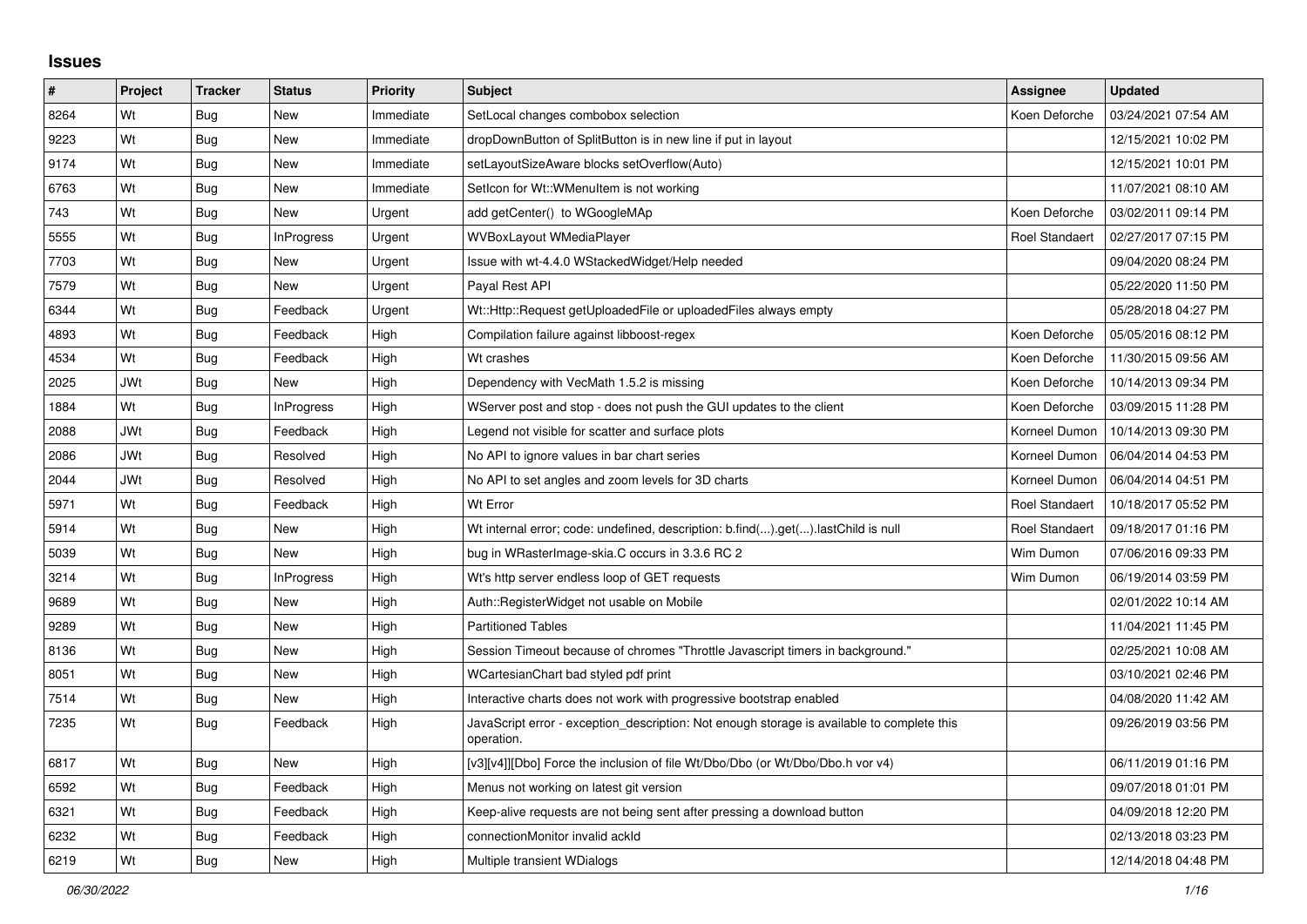| #    | Project    | <b>Tracker</b> | <b>Status</b>     | <b>Priority</b> | Subject                                                                                                                        | Assignee            | <b>Updated</b>      |
|------|------------|----------------|-------------------|-----------------|--------------------------------------------------------------------------------------------------------------------------------|---------------------|---------------------|
| 6176 | Wt         | <b>Bug</b>     | Feedback          | High            | Wt internal error; code: 5, description: String contains an invalid character - since Update to 3.3.9                          |                     | 08/30/2018 04:16 PM |
| 5835 | Wt         | Bug            | New               | High            | SHA1 is recommended as a suitable password hashing method                                                                      |                     | 08/11/2017 04:32 PM |
| 5461 | Wt         | Bug            | Feedback          | High            | Wt:: WidgetSet mode does not handle page refresh                                                                               |                     | 12/11/2016 03:23 PM |
| 4464 | Wt         | Bug            | Feedback          | High            | instability with dedicated-process whttpd server configuration                                                                 |                     | 09/09/2015 08:23 PM |
| 3972 | <b>JWt</b> | Bug            | <b>New</b>        | High            | alignment bug in wt/src/js/StdGridLayoutImpl2.js                                                                               |                     | 04/09/2015 05:06 PM |
| 3953 | <b>JWt</b> | Bug            | New               | High            | you can't use a WSuggestionPopup and an InputMask at the same time.                                                            |                     | 04/09/2015 06:14 PM |
| 3952 | <b>JWt</b> | <b>Bug</b>     | Feedback          | High            | Using a table/td element to implement AlignCenter causes WSpinner to not be down clickable                                     |                     | 04/13/2015 08:41 AM |
| 3930 | Wt         | Bug            | <b>New</b>        | High            | JavaScript in WT                                                                                                               |                     | 04/03/2015 03:11 PM |
| 2774 | <b>JWt</b> | Bug            | New               | Normal          | Fields undergo validation even when they are disabled                                                                          | Anonymous           | 03/07/2014 10:07 AM |
| 5390 | Wt         | Bug            | Feedback          | Normal          | Calendar widget shows up after calling WDateEdit::setHidden(false)                                                             | André Jacobs        | 11/28/2016 05:35 PM |
| 5339 | Wt         | <b>Bug</b>     | Feedback          | Normal          | Json::Value comparision operator always returns true                                                                           | André Jacobs        | 04/03/2017 12:44 PM |
| 9719 | Wt         | <b>Bug</b>     | Resolved          | Normal          | Wt AxisSliderWidget view port is no longer sync with the Chart                                                                 | Apivan<br>Tuntakurn | 06/28/2022 12:29 PM |
| 4462 | Wt         | Bug            | Feedback          | Normal          | Redirection not working when accessing from another host                                                                       | Benoit<br>Daccache  | 11/03/2015 04:37 PM |
| 4116 | Wt         | Bug            | Feedback          | Normal          | Reset of WTimer interval on stop and start                                                                                     | Benoit<br>Daccache  | 06/02/2015 03:45 PM |
| 9252 | Wt         | Bug            | <b>New</b>        | Normal          | Deprecated message in FontSupportPang.C build                                                                                  | Koen Deforche       | 10/24/2021 05:57 PM |
| 7550 | Wt         | <b>Bug</b>     | <b>InProgress</b> | Normal          | WGridLayout does not work inside of WStackedWidget                                                                             | Koen Deforche       | 05/11/2020 01:34 PM |
| 7082 | Wt         | Bug            | <b>InProgress</b> | Normal          | Regression WStackedWidget in layout with overflow can lose scrollbar on animated transition                                    | Koen Deforche       | 06/13/2019 12:31 PM |
| 6609 | Wt         | Bug            | <b>InProgress</b> | Normal          | FlexLayoutImpl.js hard-code children's overflow to hidden.                                                                     | Koen Deforche       | 09/14/2018 11:19 AM |
| 6601 | Wt         | <b>Bug</b>     | InProgress        | Normal          | Window scroll bars gone quite recently                                                                                         | Koen Deforche       | 12/14/2018 04:44 PM |
| 6293 | Wt         | <b>Bug</b>     | Feedback          | Normal          | Regression in 3.3.9 for bug #1947                                                                                              | Koen Deforche       | 12/14/2018 04:39 PM |
| 6207 | Wt         | Bug            | Feedback          | Normal          | WMediaPlayer: event ended is not raised for files with durations less than 4 seconds, some<br>timeUpdated events are also lost | Koen Deforche       | 01/26/2018 03:53 PM |
| 5776 | Wt         | Bug            | InProgress        | Normal          | Two second startup delay with default bootstrap without javascript                                                             | Koen Deforche       | 06/22/2017 02:13 PM |
| 5585 | Wt         | <b>Bug</b>     | New               | Normal          | PayPal description is not showing                                                                                              | Koen Deforche       | 03/06/2017 08:21 PM |
| 5290 | Wt         | <b>Bug</b>     | Feedback          | Normal          | beginRemoveRows (const WModelIndex &parent, int first, int last)                                                               | Koen Deforche       | 11/09/2016 05:23 PM |
| 4950 | Wt         | Bug            | Feedback          | Normal          | Render latin characters using WPdfRenderer                                                                                     | Koen Deforche       | 07/05/2016 02:07 PM |
| 4924 | Wt         | <b>Bug</b>     | Feedback          | Normal          | WApplication                                                                                                                   | Koen Deforche       | 05/20/2016 04:13 PM |
| 4790 | Wt         | Bug            | Feedback          | Normal          | Wt::WObject::addChild() bug                                                                                                    | Koen Deforche       | 03/21/2016 02:34 PM |
| 4766 | Wt         | <b>Bug</b>     | Feedback          | Normal          | setBorder doesn't affect WCheckBox                                                                                             | Koen Deforche       | 03/01/2016 09:15 PM |
| 4726 | Wt         | <b>Bug</b>     | Feedback          | Normal          | [wt-3.3.5] WStackedWidget does not span its current widget when an WAnimation is used                                          | Koen Deforche       | 02/19/2016 11:55 AM |
| 4657 | Wt         | <b>Bug</b>     | Feedback          | Normal          | Returning 404 code in Wt app                                                                                                   | Koen Deforche       | 01/11/2016 06:30 PM |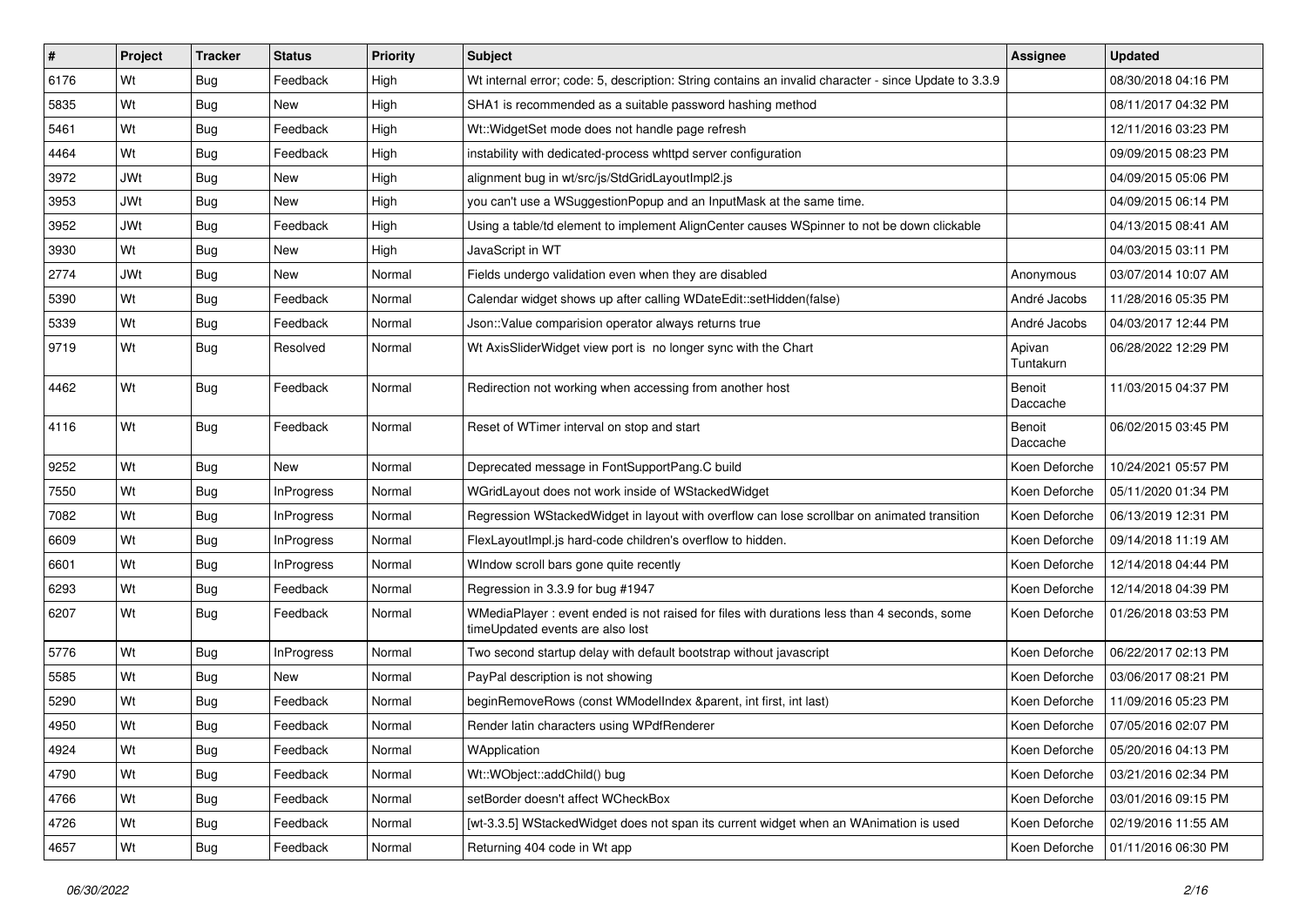| #    | <b>Project</b> | <b>Tracker</b> | <b>Status</b>     | <b>Priority</b> | <b>Subject</b>                                                                              | Assignee      | <b>Updated</b>                      |
|------|----------------|----------------|-------------------|-----------------|---------------------------------------------------------------------------------------------|---------------|-------------------------------------|
| 4533 | Wt             | Bug            | Feedback          | Normal          | [wt-3.3.5-rc1] WTableView signaling order                                                   | Koen Deforche | 11/05/2015 01:53 PM                 |
| 4527 | Wt             | Bug            | Feedback          | Normal          | <form> element is not rendered when using progressive bootstrap</form>                      | Koen Deforche | 11/03/2015 01:18 PM                 |
| 4492 | Wt             | <b>Bug</b>     | Feedback          | Normal          | WAbstractArea might fire beforeunload event in some versions of Internet Explorer           | Koen Deforche | 11/09/2015 08:05 AM                 |
| 4447 | Wt             | <b>Bug</b>     | Feedback          | Normal          | Wt does not work on Mobile Phone Emulator at mobiletest.me                                  | Koen Deforche | 11/03/2015 04:27 PM                 |
| 4445 | Wt             | <b>Bug</b>     | Feedback          | Normal          | Wt::Application's require method does not work with Google Adsense                          | Koen Deforche | 09/08/2015 10:22 PM                 |
| 4297 | Wt             | <b>Bug</b>     | Feedback          | Normal          | WCartesianChart tooltips do not reflect zoom/pan                                            | Koen Deforche | 07/29/2015 01:52 AM                 |
| 4172 | Wt             | <b>Bug</b>     | Feedback          | Normal          | Browser save password prompt                                                                | Koen Deforche | 07/02/2015 02:17 PM                 |
| 4125 | <b>JWt</b>     | <b>Bug</b>     | New               | Normal          | WProgressBar not properly worked with WFileUpload at 3.3.4                                  | Koen Deforche | 05/28/2015 12:21 PM                 |
| 3927 | Wt             | <b>Bug</b>     | <b>InProgress</b> | Normal          | [wt-3.3.4 rc2] WMenuItem not rendered correctly when nesting WMenus                         | Koen Deforche | 11/10/2015 04:10 PM                 |
| 3892 | <b>JWt</b>     | Bug            | <b>InProgress</b> | Normal          | Bug in clicked method of WGoogleMaps?                                                       | Koen Deforche | 05/06/2015 10:38 PM                 |
| 3825 | <b>JWt</b>     | <b>Bug</b>     | <b>InProgress</b> | Normal          | URL of main menus is malformed                                                              | Koen Deforche | 02/26/2015 12:35 PM                 |
| 3714 | Wt             | <b>Bug</b>     | New               | Normal          | Click on checkbox is only emitted when clicking on the text                                 | Koen Deforche | 12/29/2014 03:57 PM                 |
| 3698 | Wt             | Bug            | Feedback          | Normal          | Stacking with category chart - anomalies                                                    | Koen Deforche | 02/17/2015 12:04 AM                 |
| 3668 | Wt             | <b>Bug</b>     | New               | Normal          | Compilation with -DWT_HAVE_GNU_REGEX needs some patches                                     | Koen Deforche | 02/16/2015 01:45 PM                 |
| 3649 | <b>JWt</b>     | <b>Bug</b>     | Resolved          | Normal          | Boostrap causes wrong height calculation of a WLineEdit widget inside a collapsible WPanel  | Koen Deforche | 11/07/2014 04:09 PM                 |
| 3641 | Wt             | <b>Bug</b>     | Feedback          | Normal          | Real text treated as placeholder text in WFormWidget when text is modified programatically. | Koen Deforche | 02/16/2015 05:47 PM                 |
| 3559 | <b>JWt</b>     | <b>Bug</b>     | Resolved          | Normal          | WPanel +WAnimation + Firefox problem                                                        | Koen Deforche | 09/25/2014 01:37 AM                 |
| 3440 | Wt             | <b>Bug</b>     | Feedback          | Normal          | wtwithgt crash and deadlock fix                                                             | Koen Deforche | 10/17/2014 11:43 AM                 |
| 3432 | Wt             | <b>Bug</b>     | Feedback          | Normal          | wtwithqt + server push = dead lock                                                          | Koen Deforche | 10/17/2014 11:42 AM                 |
| 3294 | Wt             | Bug            | Feedback          | Normal          | WTableView::createExtraHeaderWidget() and WTableView::setHeaderHeight() interaction woes    | Koen Deforche | 10/16/2014 01:55 AM                 |
| 3287 | Wt             | <b>Bug</b>     | Feedback          | Normal          | WebKit WPaintedWidget WAbstractArea problem                                                 | Koen Deforche | 11/11/2014 12:55 PM                 |
| 3198 | Wt             | <b>Bug</b>     | Feedback          | Normal          | WSortFilterProxyModel does not filter                                                       | Koen Deforche | 06/02/2014 12:23 PM                 |
| 3168 | Wt             | Bug            | Feedback          | Normal          | server push timeout                                                                         | Koen Deforche | 06/11/2014 04:22 PM                 |
| 3096 | Wt             | Bug            | Feedback          | Normal          | WPanel title bar css issue                                                                  | Koen Deforche | 05/27/2014 04:29 PM                 |
| 3027 | Wt             | <b>Bug</b>     | Feedback          | Normal          | Problems with scrolling and row selecting in WTableView                                     | Koen Deforche | 05/13/2014 05:27 PM                 |
| 2916 | Wt             | <b>Bug</b>     | Feedback          | Normal          | SSL Certificate vs SSL Issuer Chain input file                                              | Koen Deforche | 04/12/2014 07:14 PM                 |
| 2904 | Wt             | <b>Bug</b>     | Feedback          | Normal          | defalut Axis label format                                                                   | Koen Deforche | 05/27/2014 04:29 PM                 |
| 2900 | Wt             | Bug            | Feedback          | Normal          | Wt::WApplication::setConfirmCloseMessage()                                                  |               | Koen Deforche   05/27/2014 04:29 PM |
| 2801 | Wt             | Bug            | Feedback          | Normal          | Hide with setHidden and a Animation don't work                                              | Koen Deforche | 03/26/2015 09:56 AM                 |
| 2652 | Wt             | Bug            | New               | Normal          | wrong layout for initially disabled radio-buttons                                           | Koen Deforche | 02/10/2014 11:54 AM                 |
| 2604 | Wt             | Bug            | Feedback          | Normal          | WTableview error in IE 9                                                                    | Koen Deforche | 03/12/2014 06:11 PM                 |
| 2584 | <b>JWt</b>     | <b>Bug</b>     | New               | Normal          | WTableView does not show header tooltip                                                     | Koen Deforche | 02/09/2014 09:37 PM                 |
| 2582 | Wt             | <b>Bug</b>     | Feedback          | Normal          | Internal path link do not work                                                              | Koen Deforche | 02/06/2014 06:26 PM                 |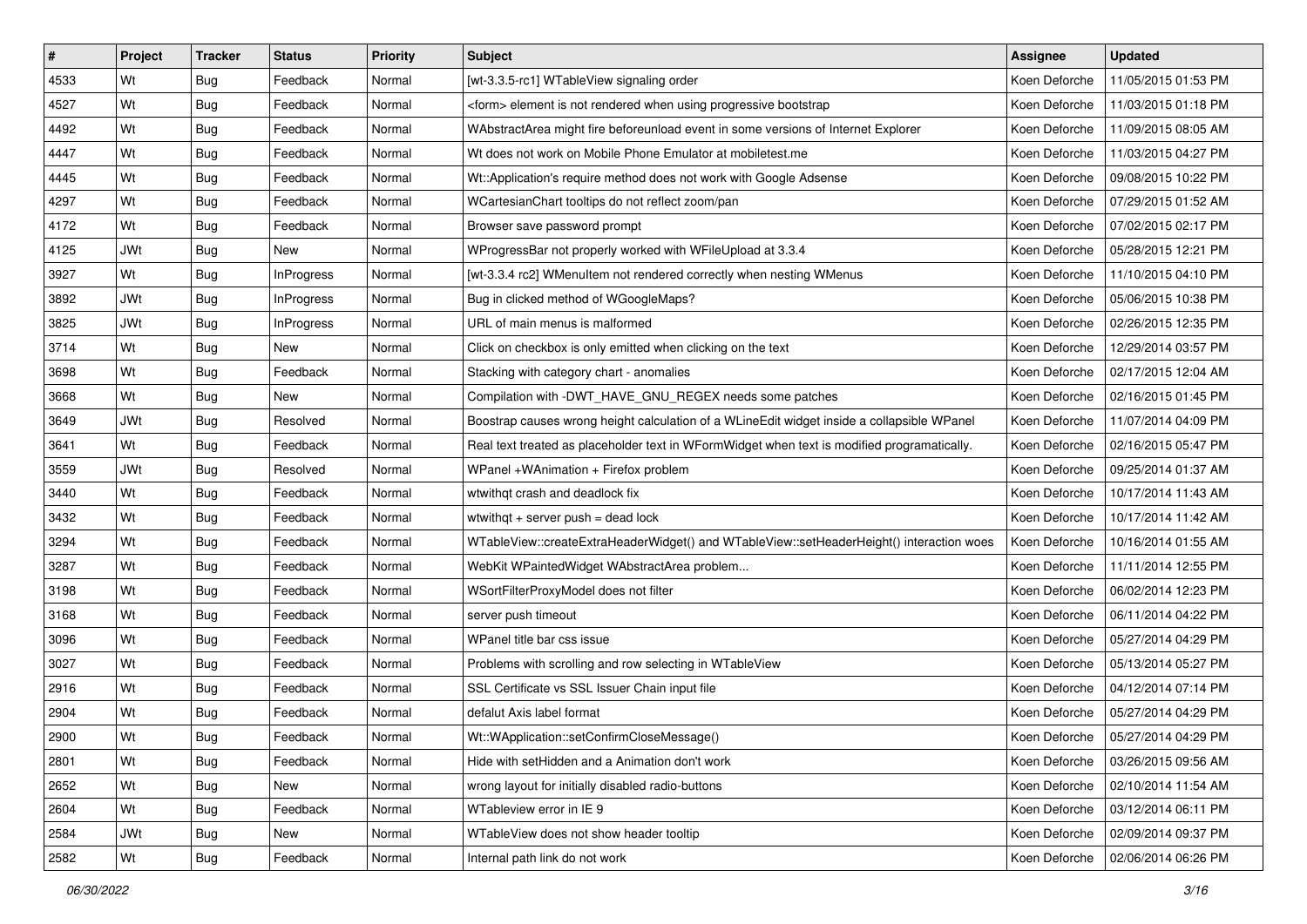| $\vert$ # | Project    | <b>Tracker</b> | <b>Status</b>     | Priority | <b>Subject</b>                                                                  | Assignee        | <b>Updated</b>                        |
|-----------|------------|----------------|-------------------|----------|---------------------------------------------------------------------------------|-----------------|---------------------------------------|
| 2571      | Wt         | Bug            | Feedback          | Normal   | AuthWidget::letUpdatePassword dialog grows and grows?                           | Koen Deforche   | 03/12/2014 06:12 PM                   |
| 2535      | Wt         | <b>Bug</b>     | Feedback          | Normal   | Reloading ptr <c> in a std::map database</c>                                    | Koen Deforche   | 05/28/2014 09:16 PM                   |
| 2524      | JWt        | Bug            | Feedback          | Normal   | slow open on firefox and ie                                                     | Koen Deforche   | 12/27/2013 12:31 PM                   |
| 2319      | <b>JWt</b> | <b>Bug</b>     | Feedback          | Normal   | progressive bootstrap error: unusable application state following enableAjax () | Koen Deforche   | 10/21/2013 06:15 PM                   |
| 2218      | Wt         | Bug            | Feedback          | Normal   | Auth Module: Lost Password Expired Token Message: Ill Formed                    | Koen Deforche   | 03/12/2014 06:14 PM                   |
| 2217      | Wt         | Bug            | Feedback          | Normal   | Auth Module: Lost Password / Update Password Screen III Formed                  | Koen Deforche   | 03/12/2014 06:14 PM                   |
| 1985      | Wt         | Bug            | Feedback          | Normal   | WPanel expand/collapse broken with Bootstrap responsive features                | Koen Deforche   | 06/24/2013 12:45 PM                   |
| 1890      | JWt        | Bug            | Feedback          | Normal   | Regression of animated WDialog                                                  | Koen Deforche   | 10/16/2013 06:04 PM                   |
| 1601      | Wt         | <b>Bug</b>     | New               | Normal   | Wt Ui Creation                                                                  | Koen Deforche   | 02/11/2013 07:07 AM                   |
| 1522      | Wt         | Bug            | Feedback          | Normal   | [Wt 3.2.2] [Postgresql] statement not recycled after exception while .remove()  | Koen Deforche   | 12/15/2012 10:09 PM                   |
| 1479      | Wt         | Bug            | <b>InProgress</b> | Normal   | [Wt::Dbo] [PostgresSQL] ptr.modify() : clear on collection                      | Koen Deforche   | 03/09/2015 11:47 AM                   |
| 1449      | Wt         | Bug            | Feedback          | Normal   | Invalid read of size 8                                                          | Koen Deforche   | 11/02/2012 07:47 PM                   |
| 1396      | Wt         | Bug            | Feedback          | Normal   | configure bug in winst PKG CHECK MODULES (libpng                                | Koen Deforche   | 02/23/2014 01:56 PM                   |
| 1376      | JWt        | Bug            | <b>InProgress</b> | Normal   | Documentation bug: boost::any() in WAbstractItemModel                           | Koen Deforche   | 10/23/2012 09:09 AM                   |
| 1347      | Wt         | <b>Bug</b>     | <b>InProgress</b> | Normal   | Pasting a control character into a WLineEdit causes lockup                      | Koen Deforche   | 02/24/2014 05:47 PM                   |
| 1324      | Wt         | Bug            | Feedback          | Normal   | Positioning Issue - Wt:: WDialog:: positionAt()                                 | Koen Deforche   | 11/01/2012 01:58 PM                   |
| 1250      | <b>JWt</b> | <b>Bug</b>     | <b>InProgress</b> | Normal   | strange behaviour with drag and drop + changing widget parent                   | Koen Deforche   | 07/06/2012 12:37 PM                   |
| 1226      | <b>JWt</b> | Bug            | Feedback          | Normal   | Some X-axis opions are ignored for category charts                              | Koen Deforche   | 04/11/2012 10:46 PM                   |
| 841       | Wt         | <b>Bug</b>     | <b>New</b>        | Normal   | exposedSignals_does not track id changes                                        | Koen Deforche   | 06/16/2011 02:53 PM                   |
| 630       | Wt         | <b>Bug</b>     | Feedback          | Normal   | WTreeView, WTableView improvements                                              | Koen Deforche   | 12/20/2010 03:31 PM                   |
| 584       | <b>JWt</b> | <b>Bug</b>     | InProgress        | Normal   | composer example: file upload is not concurrent                                 | Koen Deforche   | 10/20/2011 03:28 PM                   |
| 457       | <b>JWt</b> | <b>Bug</b>     | <b>InProgress</b> | Normal   | Drag & Drop - Bootstrap                                                         | Koen Deforche   | 08/23/2010 12:51 PM                   |
| 373       | Wt         | <b>Bug</b>     | <b>New</b>        | Normal   | Wt Loading Indicator reentrant emit                                             | Koen Deforche   | 05/25/2010 01:33 PM                   |
| 9522      | JWt        | Bug            | <b>New</b>        | Normal   | Java Jwt documentation links are broken                                         | Korneel Dumon   | 12/17/2021 05:37 PM                   |
| 9106      | Wt         | <b>Bug</b>     | <b>InProgress</b> | Normal   | Wt with websockets can leak WebRequests and file descriptors at session exit    | Korneel Dumon   | 03/10/2022 04:34 PM                   |
| 3244      | Wt         | <b>Bug</b>     | New               | Normal   | Add example using Twitter Bootstrap 3 grid layout                               | Korneel Dumon   | 06/04/2014 07:53 PM                   |
| 3266      | Wt         | Bug            | Feedback          | Normal   | can not set new layout                                                          | Michael Vilsker | 06/25/2014 02:44 PM                   |
| 2861      | Wt         | Bug            | Feedback          | Normal   | Mysql And MariaDB Query And Tuple                                               | Michael Vilsker | 05/27/2014 04:29 PM                   |
| 5597      | Wt         | Bug            | InProgress        | Normal   | setTransient on WPopupWidget not effective on iOS                               |                 | Michiel Derhaeg   04/03/2017 03:35 PM |
| 1065      | JWt        | Bug            | Feedback          | Normal   | WMessageBox.show problem in JWt SimpleChat example                              | Pieter Libin    | 11/23/2011 08:56 PM                   |
| 462       | JWt        | Bug            | New               | Normal   | WPopupMenu is broken                                                            | Pieter Libin    | 10/29/2010 02:16 PM                   |
| 10362     | Wt         | Bug            | Resolved          | Normal   | WPanel::setCollapsed segfaults with WBootstrap5Theme                            | Roel Standaert  | 06/28/2022 12:29 PM                   |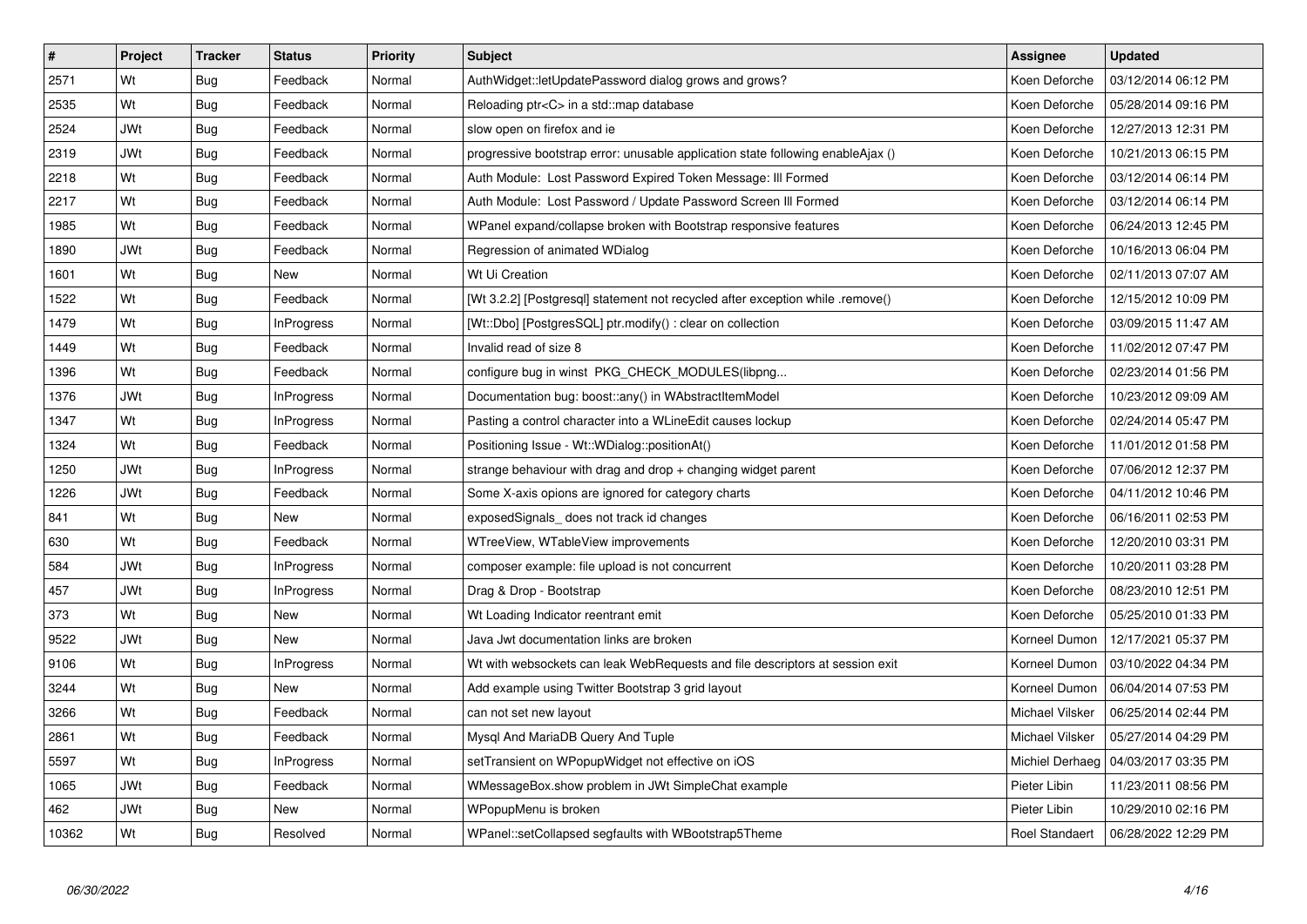| #     | Project | <b>Tracker</b> | <b>Status</b>     | <b>Priority</b> | <b>Subject</b>                                                                                                | Assignee              | <b>Updated</b>      |
|-------|---------|----------------|-------------------|-----------------|---------------------------------------------------------------------------------------------------------------|-----------------------|---------------------|
| 10348 | Wt      | Bug            | Resolved          | Normal          | Postgres: reentrant statement use with bound parameters results in "Binding too many<br>parameters" exception | <b>Roel Standaert</b> | 06/28/2022 12:29 PM |
| 10341 | Wt      | Bug            | Resolved          | Normal          | JavaScript validators don't take input mask into account                                                      | Roel Standaert        | 06/28/2022 12:29 PM |
| 10019 | Wt      | <b>Bug</b>     | Resolved          | Normal          | Follow up issue for issue #9922: Empty server pushes are not properly discarded                               | <b>Roel Standaert</b> | 05/11/2022 12:28 PM |
| 9596  | Wt      | Bug            | <b>InProgress</b> | Normal          | Possible regression with Wt Dbo floating-point precision (Postgres backend)                                   | <b>Roel Standaert</b> | 03/10/2022 03:23 PM |
| 9595  | Wt      | Bug            | <b>InProgress</b> | Normal          | Consider improvements to Wt Dbo floating-point round-trip/precision (Postgres backend)                        | <b>Roel Standaert</b> | 03/10/2022 03:24 PM |
| 7687  | Wt      | Bug            | Feedback          | Normal          | OIDC example not redirecting to authorization endpoint with Javascript enabled                                | <b>Roel Standaert</b> | 06/22/2021 10:21 AM |
| 7054  | Wt      | Bug            | <b>InProgress</b> | Normal          | WTableView can lose synchronization during resize and display "Loading" when data is available                | Roel Standaert        | 05/31/2019 09:51 AM |
| 6722  | Wt      | Bug            | New               | Normal          | high number of bar charts failure                                                                             | <b>Roel Standaert</b> | 11/12/2018 05:10 PM |
| 6213  | Wt      | Bug            | <b>New</b>        | Normal          | bootstrap progress-bar does not update correctly                                                              | <b>Roel Standaert</b> | 01/22/2018 12:48 PM |
| 6028  | Wt      | Bug            | New               | Normal          | ItemIsXHTMLText flag in WAbstractChartModel causes crash when chart is rendered                               | <b>Roel Standaert</b> | 10/19/2017 08:33 PM |
| 5559  | Wt      | Bug            | Feedback          | Normal          | Server push - concurrency issue                                                                               | <b>Roel Standaert</b> | 01/16/2018 02:41 PM |
| 4974  | Wt      | Bug            | Feedback          | Normal          | WLoadingIndicator does not show up when using WebSockets                                                      | Roel Standaert        | 04/03/2017 10:57 AM |
| 4936  | Wt      | Bug            | Feedback          | Normal          | Dbo backend reconnect and reentract statement exception                                                       | Roel Standaert        | 07/13/2016 05:36 PM |
| 4923  | Wt      | Bug            | Feedback          | Normal          | WLineEdit                                                                                                     | <b>Roel Standaert</b> | 06/16/2016 12:44 PM |
| 4516  | Wt      | Bug            | Feedback          | Normal          | WFileUpload not redering on IE & Edge                                                                         | <b>Roel Standaert</b> | 10/29/2015 05:19 PM |
| 10543 | Wt      | Bug            | Resolved          | Normal          | Missing timeout default initialization in FixedSqlConnectionPool                                              | Steven Köhler         | 06/28/2022 12:29 PM |
| 10483 | Wt      | Bug            | Resolved          | Normal          | Possible segmentation fault in WebSession during application creation                                         | Steven Köhler         | 06/28/2022 12:29 PM |
| 10482 | Wt      | Bug            | Resolved          | Normal          | Wt creates invalid HTML/CSS                                                                                   | Steven Köhler         | 06/28/2022 12:29 PM |
| 5324  | Wt      | Bug            | <b>New</b>        | Normal          | Win32 binary releases: include .lib files for openssl                                                         | Wim Dumon             | 10/06/2016 12:56 AM |
| 5256  | Wt      | <b>Bug</b>     | New               | Normal          | Linking errors with Pre-built binaries for Visual Studio                                                      | Wim Dumon             | 09/09/2016 05:46 PM |
| 3884  | Wt      | Bug            | New               | Normal          | server-side PNG and UTF-8                                                                                     | Wim Dumon             | 03/09/2015 07:20 PM |
| 3786  | Wt      | Bug            | <b>InProgress</b> | Normal          | Wt: fatal error: error executing prepared statement Lost connection to MySQL server during<br>query           | Wim Dumon             | 03/02/2015 01:26 PM |
| 3738  | Wt      | Bug            | New               | Normal          | Wt fails to compile WIOService with Cygwin                                                                    | Wim Dumon             | 03/02/2015 11:41 AM |
| 3572  | Wt      | Bug            | Feedback          | Normal          | wt_3.3.3 failed to compile Ddo::mysqlend for supporting the newest version of MySQL                           | Wim Dumon             | 10/06/2014 12:16 PM |
| 3556  | Wt      | Bug            | InProgress        | Normal          | incorrect link library for libhpdfd.dll in Wt-3.3.3-msvs2010-Windows-x86-SDK                                  | Wim Dumon             | 09/09/2014 09:12 PM |
| 3552  | Wt      | Bug            | Feedback          | Normal          | Can't get the input of a WTextArea when the user copy and paste a very long text into it                      | Wim Dumon             | 10/15/2014 01:52 PM |
| 3547  | Wt      | <b>Bug</b>     | <b>New</b>        | Normal          | Double Clicking the Navbar Toggle Button Causes Menu Toggle to Fail                                           | Wim Dumon             | 08/26/2014 09:44 PM |
| 2901  | Wt      | <b>Bug</b>     | Feedback          | Normal          | Application sessions are not always terminated cleanly                                                        | Wim Dumon             | 05/27/2014 04:29 PM |
| 2896  | Wt      | <b>Bug</b>     | New               | Normal          | Delete the pointer for WFileResource after download finish                                                    | Wim Dumon             | 05/27/2014 04:29 PM |
| 2746  | Wt      | <b>Bug</b>     | New               | Normal          | WTagCloud                                                                                                     | Wim Dumon             | 03/10/2014 06:49 PM |
| 2627  | Wt      | <b>Bug</b>     | Feedback          | Normal          | MySQL UTF8 problem                                                                                            | Wim Dumon             | 02/05/2014 06:01 PM |
| 2606  | Wt      | <b>Bug</b>     | Feedback          | Normal          | DashLine is not working when used as a style of WPen:                                                         | Wim Dumon             | 02/05/2014 06:02 PM |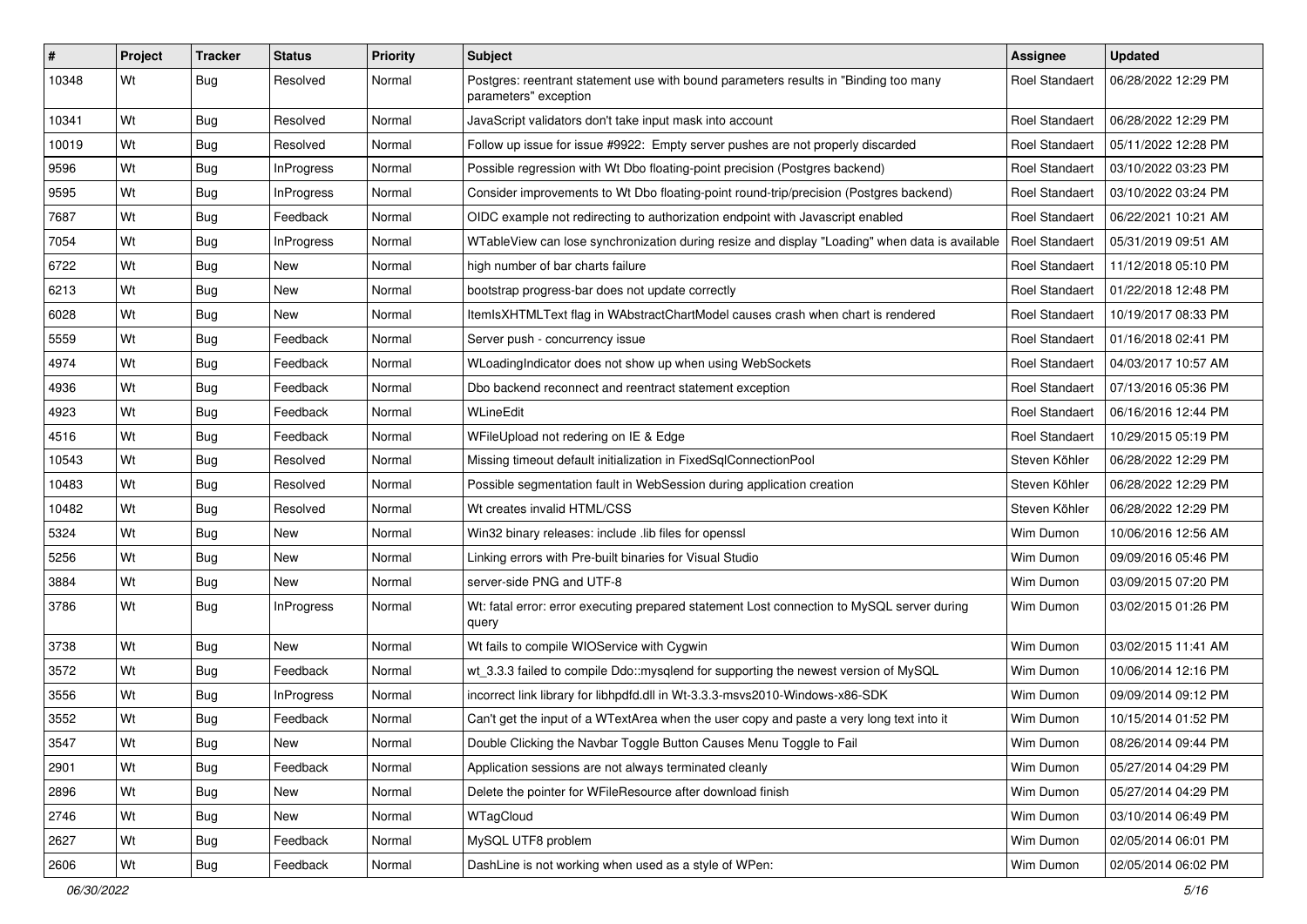| #     | Project    | <b>Tracker</b> | <b>Status</b>     | <b>Priority</b> | <b>Subject</b>                                                                                       | Assignee      | <b>Updated</b>      |
|-------|------------|----------------|-------------------|-----------------|------------------------------------------------------------------------------------------------------|---------------|---------------------|
| 2203  | Wt         | Bug            | Feedback          | Normal          | cmath round problem                                                                                  | Wim Dumon     | 09/16/2013 10:30 PM |
| 1469  | <b>JWt</b> | Bug            | <b>InProgress</b> | Normal          | License issue                                                                                        | Wim Dumon     | 09/22/2013 11:04 AM |
| 4733  | Wt         | Bug            | Feedback          | Normal          | WSuggestionPopup does not fire WFormWidget 'changed' signal                                          | Yoika Ghysens | 05/03/2016 12:20 PM |
| 10512 | Wt         | Bug            | New               | Normal          | After the model is reset, elements in WTreeView no longer respect the disabled status of the<br>view |               | 06/21/2022 01:22 PM |
| 10507 | Wt         | Bug            | New               | Normal          | Memory Leaks and Memory Access errors in WT 4.7.2                                                    |               | 06/17/2022 01:09 PM |
| 10488 | Wt         | Bug            | Review            | Normal          | no more keepAlive sent after long polling error                                                      |               | 06/14/2022 08:52 AM |
| 10485 | Wt         | Bug            | New               | Normal          | Cannot build on macos                                                                                |               | 06/13/2022 03:23 PM |
| 10383 | <b>JWt</b> | Bug            | New               | Normal          | WFileDropWidget: scope changes to allow custom upload mechanism                                      |               | 05/19/2022 09:08 AM |
| 10356 | Wt         | Bug            | New               | Normal          | The "resizable" property of a WDialog cannot be reset                                                |               | 05/16/2022 01:59 PM |
| 10354 | Wt         | Bug            | New               | Normal          | WDateEdit\WDatePicker cast bug                                                                       |               | 05/16/2022 12:31 PM |
| 10294 | Wt         | <b>Bug</b>     | New               | Normal          | Wt-auth-login using outdated css                                                                     |               | 05/04/2022 09:51 PM |
| 10288 | Wt         | Bug            | New               | Normal          | Bootstrap5: widget manually stylized with only "btn" is being appended "btn btn-secondary"           |               | 05/03/2022 11:25 PM |
| 10238 | Wt         | Bug            | New               | Normal          | The tristate checkbox updates its state too late after being clicked                                 |               | 04/25/2022 10:20 AM |
| 10211 | Wt         | Bug            | <b>New</b>        | Normal          | The order of states when clicking the tristate checkbox is wrong initially                           |               | 04/20/2022 03:17 PM |
| 10196 | Wt         | Bug            | New               | Normal          | doJavaScript() unexpected behavior                                                                   |               | 04/19/2022 04:47 PM |
| 10179 | Wt         | Bug            | New               | Normal          | Bootstrap 5: incorrect style classes set in drop down menus                                          |               | 04/14/2022 09:24 PM |
| 10138 | JWt        | Bug            | New               | Normal          | Fix antlr file generation on Windows                                                                 |               | 04/08/2022 05:17 PM |
| 10136 | Wt         | Bug            | New               | Normal          | WebRenderer::serveError leaks error details to end user                                              |               | 04/08/2022 11:33 AM |
| 10020 | Wt         | Bug            | New               | Normal          | Questionable setOverflow(Overflow::Hidden) in WStackedWidget (bootstrap5)                            |               | 03/28/2022 02:07 PM |
| 9938  | Wt         | <b>Bug</b>     | Review            | Normal          | Close button not displayed correctly in dialog in Bootstrap 5                                        |               | 03/24/2022 08:58 AM |
| 9923  | Wt         | Bug            | Review            | Normal          | WFileDropWidget dropcover style added while not accepting drops                                      |               | 03/22/2022 02:56 PM |
| 9864  | Wt         | Bug            | New               | Normal          | Wt::Signal doesn't properly bind to function object with 4 or more arguments                         |               | 03/04/2022 12:06 PM |
| 9811  | Wt         | <b>Bug</b>     | New               | Normal          | Run problem                                                                                          |               | 03/07/2022 10:23 PM |
| 9728  | Wt         | Bug            | New               | Normal          | WSuggestionPopup may be truncated by parent widget if the parent has vertical scrollbar              |               | 02/08/2022 02:32 PM |
| 9678  | Wt         | Bug            | New               | Normal          | Crash in Wt::Dbo if we clear a collection and add an item.                                           |               | 02/10/2022 10:40 AM |
| 9644  | Wt         | <b>Bug</b>     | New               | Normal          | Chart legend formatting                                                                              |               | 01/24/2022 12:52 PM |
| 9622  | Wt         | Bug            | New               | Normal          | Wrong positioning of the WPopupMenu                                                                  |               | 01/17/2022 02:57 PM |
| 9615  | Wt         | <b>Bug</b>     | New               | Normal          | Missing handling of drop event in WAbstractProxyModel and WStandardItemModel                         |               | 01/13/2022 01:48 PM |
| 9589  | Wt         | <b>Bug</b>     | New               | Normal          | Wt does not always show the indicator between the rows if dropping on an item is also allowed.       |               | 01/25/2022 03:19 PM |
| 9556  | Wt         | <b>Bug</b>     | New               | Normal          | Cannot hide widgets with bootstrap5 d-* classes                                                      |               | 01/01/2022 09:25 PM |
| 9506  | Wt         | <b>Bug</b>     | New               | Normal          | Cannot move callbacks                                                                                |               | 12/15/2021 06:02 PM |
| 9422  | Wt         | <b>Bug</b>     | New               | Normal          | Probable bug in Chart Axis                                                                           |               | 12/01/2021 02:47 AM |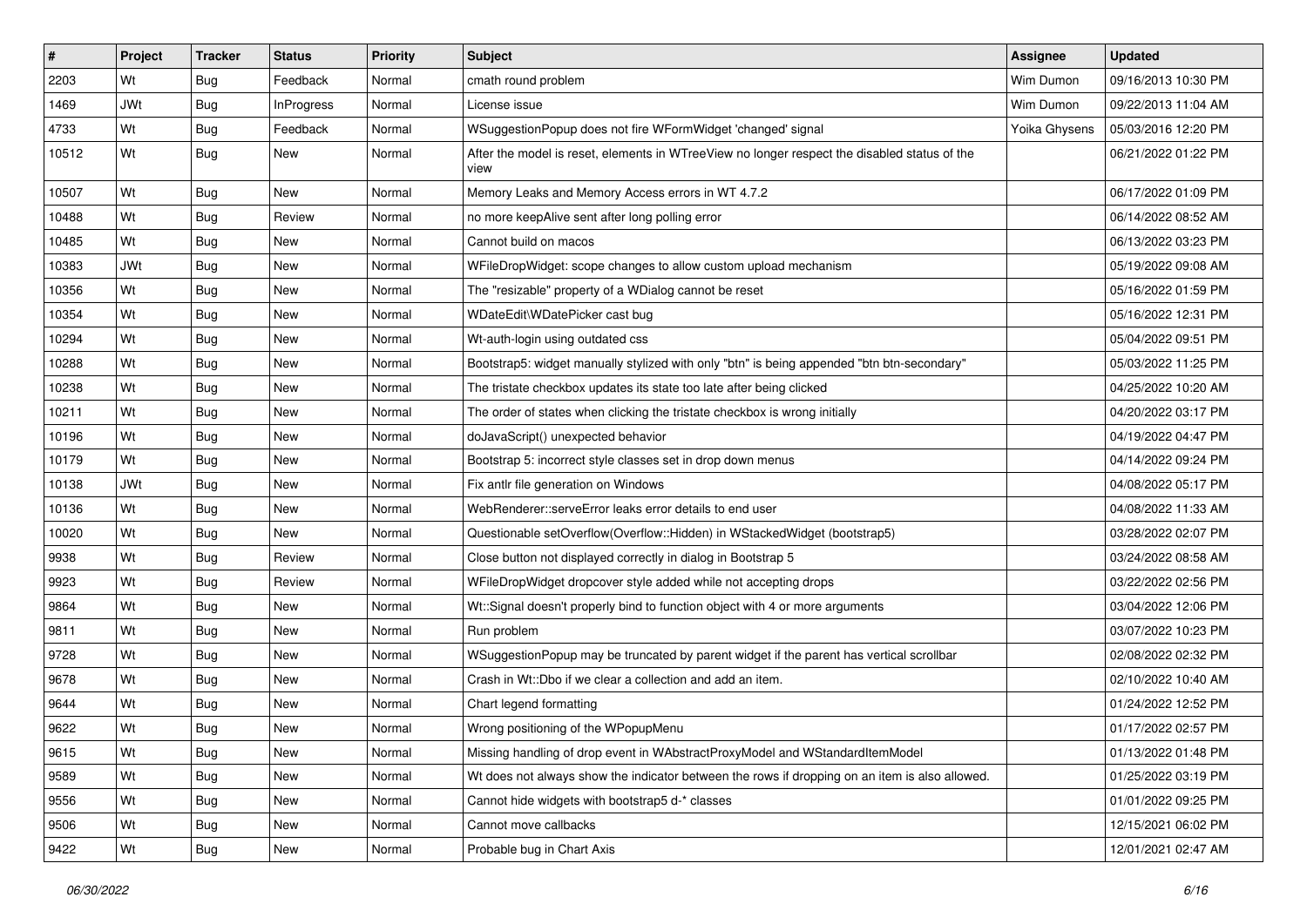| $\vert$ # | Project    | <b>Tracker</b> | <b>Status</b>     | <b>Priority</b> | Subject                                                                                                                           | <b>Assignee</b> | <b>Updated</b>      |
|-----------|------------|----------------|-------------------|-----------------|-----------------------------------------------------------------------------------------------------------------------------------|-----------------|---------------------|
| 9328      | Wt         | Bug            | Review            | Normal          | Strange XHTML ToolTip positioning                                                                                                 |                 | 03/10/2022 03:35 PM |
| 9295      | Wt         | Bug            | <b>New</b>        | Normal          | Wt::WMenuItem SetIcon not working                                                                                                 |                 | 11/30/2021 11:27 AM |
| 9284      | Wt         | Bug            | New               | Normal          | WTableView does not layout correctly when inside a WTabWidget                                                                     |                 | 03/09/2022 03:49 PM |
| 9265      | Wt         | Bug            | <b>New</b>        | Normal          | WBorderLayout documentation error                                                                                                 |                 | 03/10/2022 03:23 PM |
| 9088      | Wt         | Bug            | <b>New</b>        | Normal          | Http::Message copy assignment missing                                                                                             |                 | 09/22/2021 11:10 AM |
| 9078      | Wt         | <b>Bug</b>     | New               | Normal          | MySql backend c'tor dbhost parameter is passed by value instead of reference.                                                     |                 | 09/20/2021 06:36 PM |
| 9076      | Wt         | Bug            | Review            | Normal          | Opening popup (calendar) of Wt:: WDateEdit fails in Widgetset mode on first render.                                               |                 | 03/10/2022 04:32 PM |
| 9055      | Wt         | <b>Bug</b>     | New               | Normal          | DB2 support                                                                                                                       |                 | 09/09/2021 04:43 PM |
| 9039      | Wt         | <b>Bug</b>     | New               | Normal          | Wt::WDateTime::toLocalDateTime not working                                                                                        |                 | 09/17/2021 12:13 PM |
| 8760      | Wt         | Bug            | Review            | Normal          | Wt::Auth: resend activation mail                                                                                                  |                 | 03/10/2022 03:20 PM |
| 8730      | Wt         | <b>Bug</b>     | New               | Normal          | Unexpected "order by (SELECT NULL)" when setting a limit                                                                          |                 | 07/08/2021 01:18 PM |
| 8714      | Wt         | Bug            | New               | Normal          | Security bug: WAnchor should set rel="noopener" when opening a link that opens in a new<br>window                                 |                 | 06/20/2021 07:36 PM |
| 8602      | Wt         | Bug            | <b>New</b>        | Normal          | No changed() signal when toggling a check box programmatically                                                                    |                 | 03/10/2022 03:27 PM |
| 8544      | Wt         | Bug            | <b>New</b>        | Normal          | WFileUpload : uploaded signal never called                                                                                        |                 | 05/21/2021 10:43 AM |
| 8416      | Wt         | <b>Bug</b>     | New               | Normal          | Wt crashes in ~Configuration                                                                                                      |                 | 04/28/2021 03:25 PM |
| 8378      | Wt         | Bug            | <b>InProgress</b> | Normal          | WStandardItemModel::sort doesn't work when the items are created lazily.                                                          |                 | 04/27/2021 09:00 PM |
| 8374      | <b>JWt</b> | Bug            | New               | Normal          | PDFJet unicode                                                                                                                    |                 | 04/19/2021 12:22 PM |
| 8366      | Wt         | <b>Bug</b>     | Feedback          | Normal          | Auth widget needs reload                                                                                                          |                 | 06/10/2021 08:43 AM |
| 8332      | Wt         | Bug            | <b>New</b>        | Normal          | Cannot compile wt 4.5.0 on raspbian                                                                                               |                 | 04/12/2021 08:07 PM |
| 8213      | Wt         | Bug            | <b>New</b>        | Normal          | The result of the function WTreeView::scrollTo is wrong if any parent of the element is collapsed.                                |                 | 03/17/2021 03:38 PM |
| 8201      | Wt         | Bug            | <b>New</b>        | Normal          | Buy Here Pay Here Dealership We Can Help Auto Chicago                                                                             |                 | 03/12/2021 09:00 PM |
| 8193      | Wt         | Bug            | <b>New</b>        | Normal          | WTableView headers layout broken without JS                                                                                       |                 | 03/11/2021 10:21 AM |
| 8157      | Wt         | <b>Bug</b>     | New               | Normal          | Message box initiated in embedded widget can't show icon                                                                          |                 | 02/27/2021 06:37 AM |
| 8156      | Wt         | <b>Bug</b>     | <b>New</b>        | Normal          | X-Frame-Option=SAMEORIGIN doesn't let my application be visualized inside iframe                                                  |                 | 10/20/2021 11:36 AM |
| 8093      | Wt         | Bug            | <b>New</b>        | Normal          | WCartesianChart portrait size do not show the bottom axis.                                                                        |                 | 02/18/2021 10:22 AM |
| 8002      | Wt         | <b>Bug</b>     | New               | Normal          | WServer shutting down when setting breakpoint in XCode                                                                            |                 | 01/28/2021 08:26 AM |
| 7974      | Wt         | Bug            | New               | Normal          | WPopupMenu gets cut off at layout-boundaries/scrollbars                                                                           |                 | 01/24/2022 03:37 PM |
| 7970      | Wt         | <b>Bug</b>     | New               | Normal          | wthttp server may terminate after uncaught exception                                                                              |                 | 01/11/2021 08:43 PM |
| 7958      | Wt         | Bug            | New               | Normal          | When progressive bootstrap is enabled, setting a WContainerWidget's tag name to "form" causes<br>it to be skipped in the DOM tree |                 | 01/06/2021 02:19 PM |
| 7917      | Wt         | Bug            | New               | Normal          | Wt internal error; code:undefined, description: Cannot read property 'ClassName' of null                                          |                 | 12/15/2020 02:23 PM |
| 7915      | Wt         | <b>Bug</b>     | New               | Normal          | memory leak in WCartesianChart (wt3.7.0)                                                                                          |                 | 12/15/2020 03:14 PM |
| 7903      | Wt         | <b>Bug</b>     | New               | Normal          | Drag and drop between two views can throw.                                                                                        |                 | 12/08/2020 08:23 AM |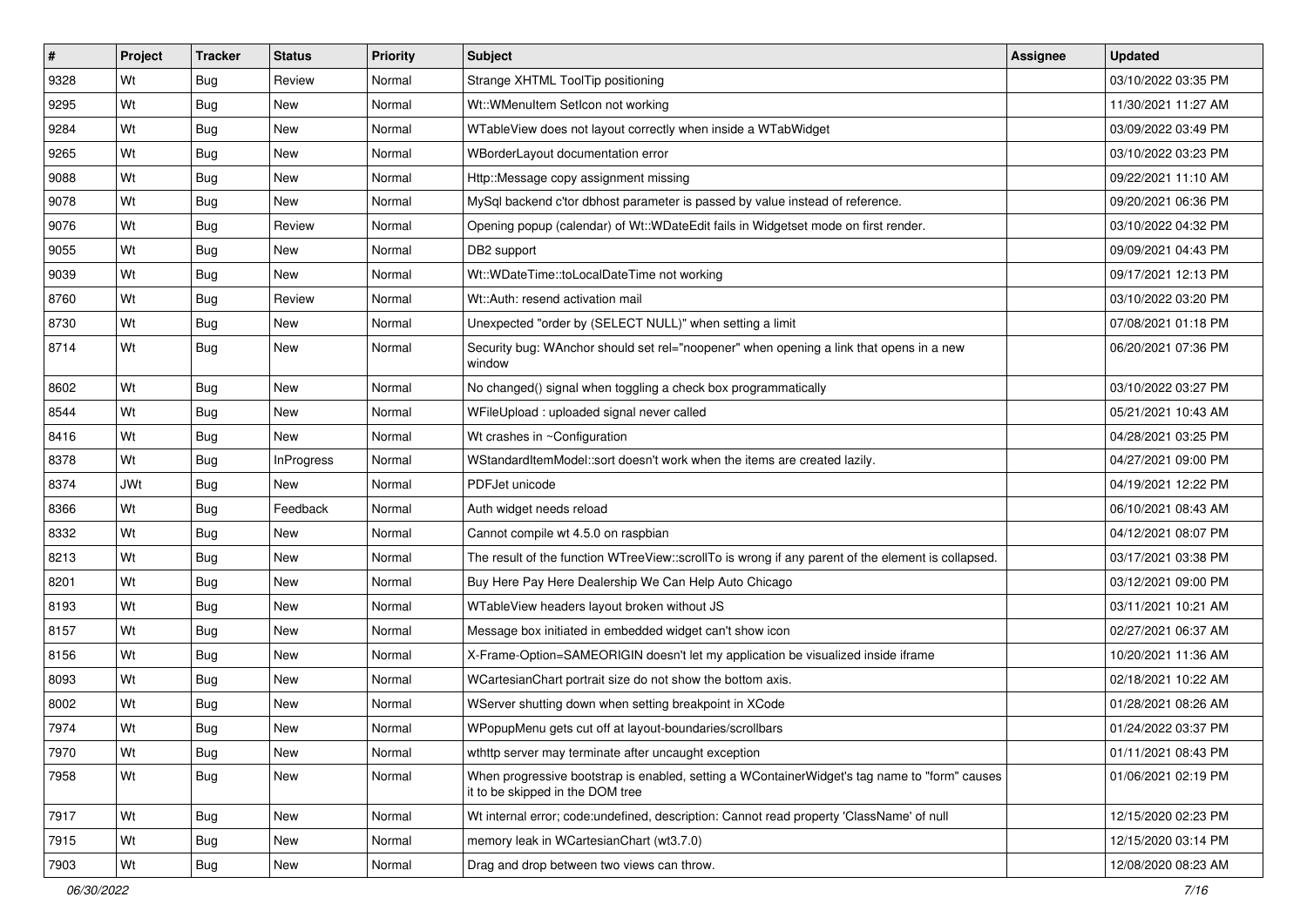| $\vert$ # | Project | <b>Tracker</b> | <b>Status</b> | <b>Priority</b> | Subject                                                                                                                                              | Assignee | <b>Updated</b>      |
|-----------|---------|----------------|---------------|-----------------|------------------------------------------------------------------------------------------------------------------------------------------------------|----------|---------------------|
| 7897      | Wt      | Bug            | New           | Normal          | Log axis scale maps value 0 to minimum of axis                                                                                                       |          | 12/07/2020 01:21 PM |
| 7888      | Wt      | Bug            | <b>New</b>    | Normal          | WStringListModel::setItemData works not correct                                                                                                      |          | 12/03/2020 03:26 PM |
| 7881      | Wt      | Bug            | <b>New</b>    | Normal          | Modal dialog, which should be inaccessible in parallel, is getting nested                                                                            |          | 01/05/2021 05:58 PM |
| 7871      | Wt      | Bug            | <b>New</b>    | Normal          | stuck "Loading" indication                                                                                                                           |          | 11/24/2020 10:38 PM |
| 7856      | Wt      | Bug            | <b>New</b>    | Normal          | Native WSIider not working on progressive bootstrap                                                                                                  |          | 11/13/2020 10:34 AM |
| 7810      | Wt      | Bug            | New           | Normal          | measureText() not accurate                                                                                                                           |          | 10/31/2020 07:09 PM |
| 7800      | Wt      | Bug            | <b>New</b>    | Normal          | WCartesianChart renders barseries over axis                                                                                                          |          | 12/03/2020 02:59 PM |
| 7794      | Wt      | Bug            | <b>New</b>    | Normal          | WProgressBar can generate invalid HTML code.                                                                                                         |          | 10/22/2020 03:21 PM |
| 7790      | Wt      | Bug            | <b>New</b>    | Normal          | WidentityProxyModel does not forward a call of sort method to the source model.                                                                      |          | 10/20/2020 04:11 PM |
| 7788      | Wt      | Bug            | <b>New</b>    | Normal          | Signal with big string does not trigger the fallback function                                                                                        |          | 10/30/2020 09:52 AM |
| 7787      | Wt      | Bug            | <b>New</b>    | Normal          | WContainer setLayout calls overriden clear()                                                                                                         |          | 10/17/2020 05:14 PM |
| 7769      | Wt      | Bug            | <b>New</b>    | Normal          | Mandelbrot example not working on Ubuntu                                                                                                             |          | 10/28/2020 04:42 PM |
| 7756      | Wt      | Bug            | New           | Normal          | WLayout with JavaScript implementaion does not receive size change event if the trigger was<br>WTextArea.                                            |          | 10/20/2020 03:41 PM |
| 7748      | Wt      | <b>Bug</b>     | <b>New</b>    | Normal          | WStringListModel does not support restoring of raw indexes.                                                                                          |          | 10/06/2020 02:47 PM |
| 7645      | Wt      | Bug            | New           | Normal          | Inconsistencies with anchor text selection and inclusion in tab chain                                                                                |          | 03/10/2022 03:28 PM |
| 7600      | Wt      | <b>Bug</b>     | Feedback      | Normal          | WFileUpload Fails with Large Files                                                                                                                   |          | 06/24/2020 02:14 PM |
| 7516      | Wt      | Bug            | <b>New</b>    | Normal          | Calling WMenu::select(nullptr) from internalPathChanged event handler ends with SIGSEGV<br>(endless recursion)                                       |          | 04/08/2020 06:02 PM |
| 7512      | Wt      | Bug            | <b>New</b>    | Normal          | Auth Widget is leaking information about existing users                                                                                              |          | 04/07/2020 02:52 PM |
| 7481      | Wt      | <b>Bug</b>     | <b>New</b>    | Normal          | Having a long running command with a processEvents() call in it together with a timer can result<br>in clicked events being processed too many times |          | 03/05/2020 11:25 AM |
| 7479      | Wt      | <b>Bug</b>     | <b>New</b>    | Normal          | WResource Multipart Request - Error parsing CGI request                                                                                              |          | 03/04/2020 06:19 PM |
| 7478      | Wt      | Bug            | New           | Normal          | Editing column in wtableview                                                                                                                         |          | 02/28/2020 10:04 PM |
| 7477      | Wt      | Bug            | <b>New</b>    | Normal          | Wt Axis zoomRangeChanged won't fire when adding/removing a series                                                                                    |          | 02/27/2020 11:32 AM |
| 7440      | Wt      | Bug            | <b>New</b>    | Normal          | WTimer results in excessive browser CPU and memory usage when connection is lost                                                                     |          | 02/05/2020 09:57 AM |
| 7424      | Wt      | Bug            | New           | Normal          | WContainerWidget::setContentAlignment() has no effect when item is hidden                                                                            |          | 01/27/2020 10:24 AM |
| 7401      | Wt      | <b>Bug</b>     | New           | Normal          | removal of ' <meta content="noindex, nofollow" name="robots"/> '                                                                                     |          | 01/16/2020 05:27 PM |
| 7396      | Wt      | Bug            | New           | Normal          | WTreeView not working when hidden during construction                                                                                                |          | 01/30/2020 05:13 PM |
| 7367      | Wt      | <b>Bug</b>     | New           | Normal          | Validators: delay validation until user has entered something                                                                                        |          | 12/12/2019 03:48 PM |
| 7292      | Wt      | Bug            | New           | Normal          | Refresh token and access type                                                                                                                        |          | 10/28/2019 06:44 PM |
| 7281      | Wt      | <b>Bug</b>     | New           | Normal          | WFileUpload keeps previously applied styling when enableAjax() is called                                                                             |          | 10/14/2019 01:36 PM |
| 7275      | Wt      | <b>Bug</b>     | Feedback      | Normal          | WDateTime + Dbo bug                                                                                                                                  |          | 10/15/2019 01:09 PM |
| 7274      | Wt      | <b>Bug</b>     | Feedback      | Normal          | Dialog inconsistency                                                                                                                                 |          | 01/26/2021 05:59 AM |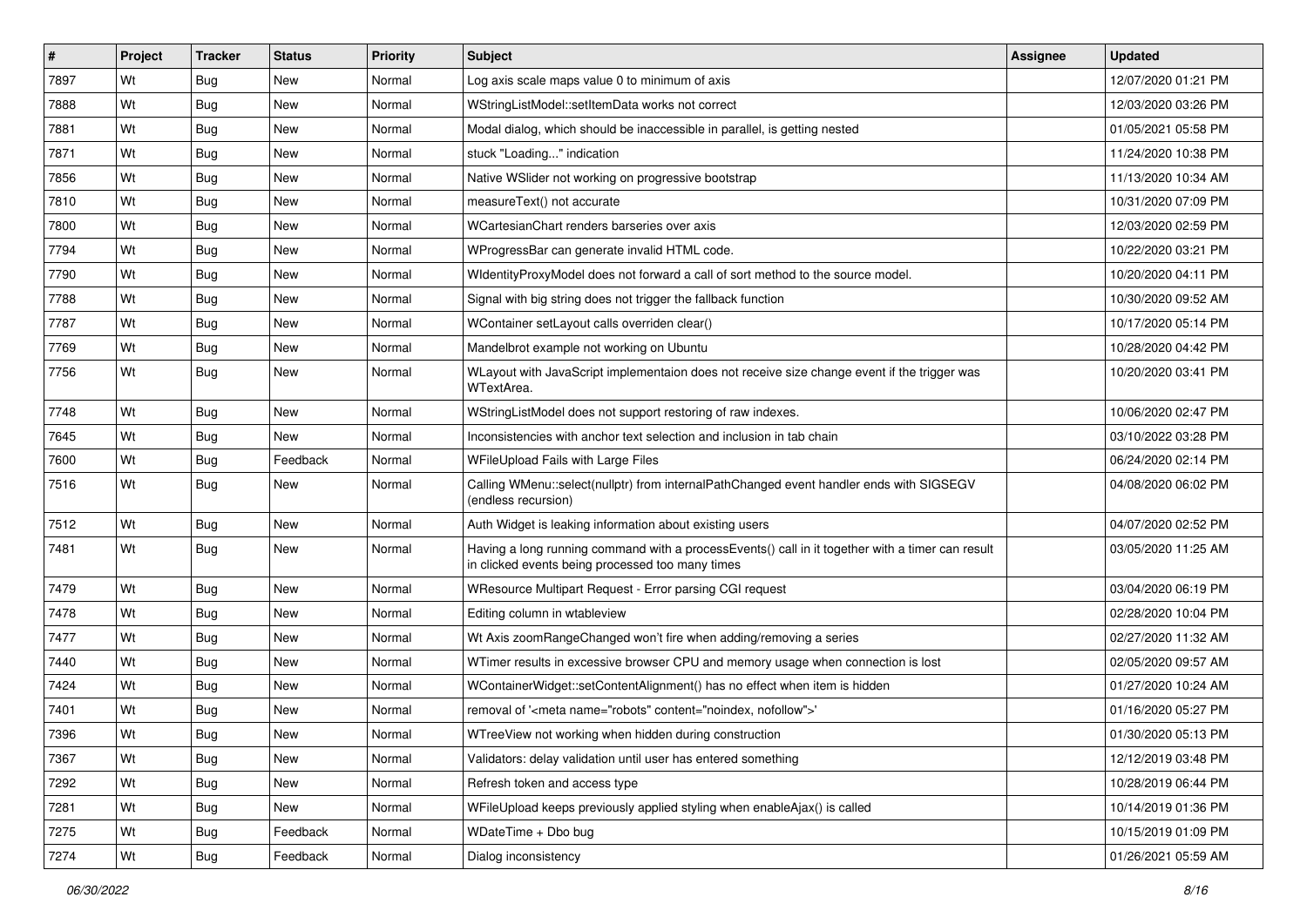| #    | Project    | <b>Tracker</b> | <b>Status</b> | <b>Priority</b> | Subject                                                                               | <b>Assignee</b> | <b>Updated</b>      |
|------|------------|----------------|---------------|-----------------|---------------------------------------------------------------------------------------|-----------------|---------------------|
| 7268 | Wt         | Bug            | Feedback      | Normal          | Session timeout issues                                                                |                 | 10/04/2019 02:59 PM |
| 7260 | Wt         | <b>Bug</b>     | Confirmed     | Normal          | WStandardItemModel::removeRows ajaxMode() assertion fail after upgrading to 3.4.1     |                 | 09/27/2019 10:45 AM |
| 7230 | Wt         | <b>Bug</b>     | Confirmed     | Normal          | Wt4, WVBoxLayout->setResizable not working, children not visible                      |                 | 09/12/2019 11:51 AM |
| 7196 | Wt         | <b>Bug</b>     | New           | Normal          | Pango 1.44 deprecation warnings                                                       |                 | 08/14/2019 12:30 PM |
| 7187 | Wt         | Bug            | Feedback      | Normal          | contents of WTabWidget not stretching in height                                       |                 | 09/09/2019 09:54 PM |
| 7144 | Wt         | <b>Bug</b>     | <b>New</b>    | Normal          | WTreeNode: Wether child-node is selectable depends on parent-node                     |                 | 07/18/2019 01:42 PM |
| 7093 | Wt         | Bug            | Feedback      | Normal          | Deadlock when chaining http-requests                                                  |                 | 07/07/2020 05:18 PM |
| 7040 | Wt         | Bug            | New           | Normal          | Generated javascript can execute out-of-sequence due to a timing issue with require() |                 | 05/12/2019 05:29 PM |
| 7035 | Wt         | <b>Bug</b>     | <b>New</b>    | Normal          | Wt.js can generate requests that exceed server defaults                               |                 | 05/03/2019 05:27 PM |
| 7020 | Wt         | <b>Bug</b>     | New           | Normal          | Wt progress bar disable style                                                         |                 | 08/05/2019 12:46 PM |
| 7009 | Wt         | <b>Bug</b>     | New           | Normal          | WPopupMenu destruction when inside a WMenuItem                                        |                 | 01/08/2021 01:06 PM |
| 6887 | Wt         | Bug            | New           | Normal          | WVideo on iphone inconsistencies                                                      |                 | 02/08/2019 10:09 AM |
| 6762 | Wt         | Bug            | New           | Normal          | Unicode in mail attachement file name                                                 |                 | 11/26/2018 01:00 PM |
| 6752 | Wt         | <b>Bug</b>     | New           | Normal          | Wt::WString::trn override issue                                                       |                 | 11/17/2018 03:39 PM |
| 6749 | Wt         | <b>Bug</b>     | <b>New</b>    | Normal          | WebController sessionCount mutex missing?                                             |                 | 11/16/2018 12:55 PM |
| 6674 | Wt         | Bug            | New           | Normal          | WFileDropWidget_worker.min.js but no WFileDropWidget_worker.js                        |                 | 10/22/2018 09:28 PM |
| 6657 | Wt         | Bug            | New           | Normal          | Cannot destroy WPopupWidget when it's hidden without invoking undefined behaviour     |                 | 12/14/2018 04:43 PM |
| 6635 | Wt         | Bug            | New           | Normal          | WT DBO Segmentation Fault with natural keys                                           |                 | 09/25/2018 04:33 PM |
| 6533 | Wt         | <b>Bug</b>     | New           | Normal          | wt port in vcpkg                                                                      |                 | 08/14/2018 10:36 AM |
| 6487 | Wt         | Bug            | New           | Normal          | WTree not interactive without JavaScript (works in 3.3.10)                            |                 | 12/14/2018 04:45 PM |
| 6434 | Wt         | Bug            | New           | Normal          | WIntValidator: inputFilter does not accept decimal separator                          |                 | 06/05/2018 10:19 AM |
| 6405 | Wt         | Bug            | New           | Normal          | Signal not exposed                                                                    |                 | 05/28/2018 12:30 PM |
| 6347 | Wt         | Bug            | New           | Normal          | Layout Direction issue                                                                |                 | 12/14/2018 04:47 PM |
| 6342 | Wt         | <b>Bug</b>     | Feedback      | Normal          | Leak in Wt::Http::Request::parseFormUrlEncoded                                        |                 | 06/22/2018 10:15 AM |
| 6339 | <b>JWt</b> | Bug            | New           | Normal          | JWt widget gallery nav bar title is Wt widget gallery (should be JWt?)                |                 | 07/14/2020 07:39 AM |
| 6338 | <b>JWt</b> | Bug            | New           | Normal          | widget gallery: mvc tree is empty                                                     |                 | 04/13/2018 04:02 PM |
| 6332 | Wt         | Bug            | New           | Normal          | Documentation for Wt::Signals and Wt::Signals::connection missing in Wt 4             |                 | 04/12/2018 10:45 AM |
| 6327 | Wt         | Bug            | New           | Normal          | tr function in WTemplate requires browser refresh after locale change                 |                 | 04/09/2018 03:35 PM |
| 6325 | Wt         | <b>Bug</b>     | Feedback      | Normal          | Can't find OpenSSL on Windows                                                         |                 | 04/08/2018 04:54 AM |
| 6296 | Wt         | <b>Bug</b>     | New           | Normal          | WPanel children overflow border                                                       |                 | 12/14/2018 04:39 PM |
| 6235 | Wt         | Bug            | New           | Normal          | Wt4.0.2: In certain case, removeFromParent() is not working.                          |                 | 05/02/2018 11:57 AM |
| 6234 | Wt         | <b>Bug</b>     | New           | Normal          | Wt4.0.2: Documentation on WContainerWidget::setLayout() is outdated.                  |                 | 02/15/2018 09:09 AM |
| 6215 | Wt         | <b>Bug</b>     | Feedback      | Normal          | WApplication::setTitle doesn't update <title> in HTML header.</title>                 |                 | 12/14/2018 04:48 PM |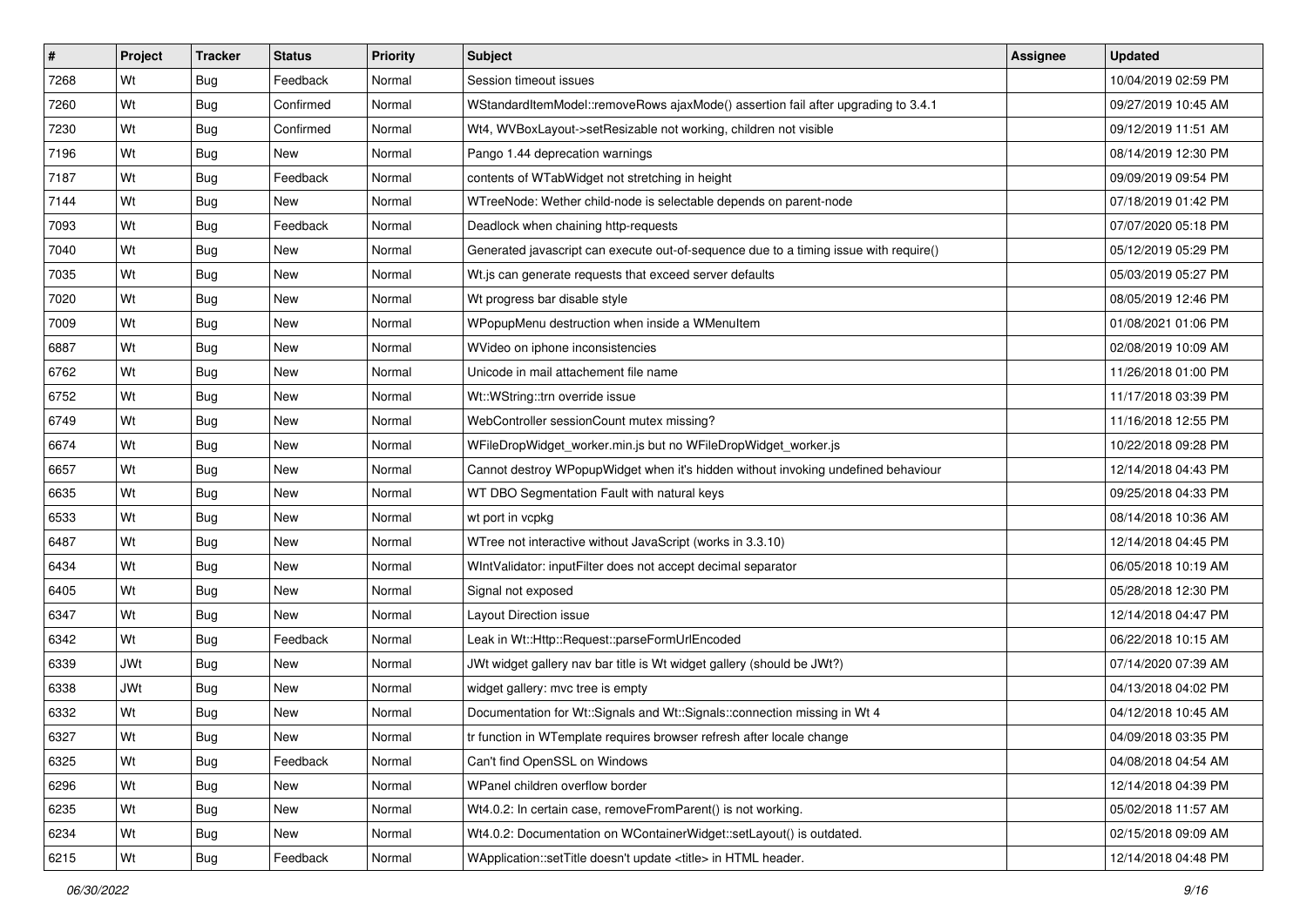| #    | Project | <b>Tracker</b> | <b>Status</b> | <b>Priority</b> | Subject                                                                                                               | <b>Assignee</b> | <b>Updated</b>      |
|------|---------|----------------|---------------|-----------------|-----------------------------------------------------------------------------------------------------------------------|-----------------|---------------------|
| 6205 | Wt      | Bug            | Feedback      | Normal          | Wt Error: Wt: invalid ackId                                                                                           |                 | 04/12/2018 10:32 AM |
| 6196 | Wt      | Bug            | <b>New</b>    | Normal          | Wt::WAbstractArea::id() is not returning the ID used in HTML                                                          |                 | 01/08/2018 12:25 PM |
| 6189 | Wt      | Bug            | New           | Normal          | setCurrentIndex(-1) and setNoSelectionEnabled(true)                                                                   |                 | 12/18/2017 10:14 PM |
| 6188 | Wt      | Bug            | New           | Normal          | Local anchor (#) doesn't work after Wt_3.3.6                                                                          |                 | 12/14/2017 06:23 PM |
| 6158 | Wt      | Bug            | New           | Normal          | Wt::WMenuItem documentation is incomplete                                                                             |                 | 11/21/2017 10:34 PM |
| 6150 | Wt      | Bug            | New           | Normal          | WTableView edit missplacement (wt4)                                                                                   |                 | 11/20/2017 08:16 PM |
| 6140 | Wt      | Bug            | New           | Normal          | WPopupMenu not closing on pressing one of the items                                                                   |                 | 11/16/2017 08:41 AM |
| 6105 | Wt      | Bug            | Feedback      | Normal          | setfocus                                                                                                              |                 | 12/15/2017 04:27 PM |
| 6076 | Wt      | Bug            | New           | Normal          | [Wt::Dbo] How to work with entities without parameter-less constructors (classes that require an<br>invariant)        |                 | 10/31/2017 11:18 AM |
| 6072 | Wt      | Bug            | New           | Normal          | Unable to zoom or pan while the chart's data is being updated.                                                        |                 | 10/30/2017 10:44 AM |
| 6045 | Wt      | Bug            | New           | Normal          | WDoubleValidator: implement inputFilter()                                                                             |                 | 10/25/2017 11:48 AM |
| 6044 | Wt      | Bug            | New           | Normal          | WTabWidget and flex-layout                                                                                            |                 | 08/27/2018 11:41 AM |
| 6037 | Wt      | <b>Bug</b>     | Feedback      | Normal          | [v3] WTable::deteteRow() doesn't delete contents, just the row.                                                       |                 | 11/21/2017 05:51 PM |
| 6015 | Wt      | Bug            | New           | Normal          | Oscillation in Chrome at various zoom levels with layouts (WTableView)                                                |                 | 10/17/2017 05:52 PM |
| 6014 | Wt      | Bug            | <b>New</b>    | Normal          | Oscillation in Chrome at various zoom levels with layouts (WPaintedWidget w/Areas)                                    |                 | 10/17/2017 05:04 PM |
| 5962 | Wt      | Bug            | New           | Normal          | Properly support toggling drag enabled/disabled on WAbstractItemView                                                  |                 | 10/02/2017 06:58 PM |
| 5945 | Wt      | Bug            | New           | Normal          | WBoxLayout - WPieChart resizing does not work when nested into a WContainerWidget                                     |                 | 09/25/2017 06:11 PM |
| 5915 | Wt      | Bug            | New           | Normal          | Generated javascript causes sometimes Wt internal error - Wt internal error; undefined,<br>description: j7406 is null |                 | 10/12/2018 05:16 PM |
| 5913 | Wt      | Bug            | New           | Normal          | WFileUpload has a bug when placed in a WTemplateFormView                                                              |                 | 09/14/2017 12:08 PM |
| 5903 | Wt      | <b>Bug</b>     | New           | Normal          | Http::Client Racy with abort behaviour                                                                                |                 | 09/01/2017 10:29 PM |
| 5902 | Wt      | Bug            | <b>New</b>    | Normal          | WAxisSliderWidget: Bumping one handler to the edge affects another handler.                                           |                 | 08/31/2017 12:25 PM |
| 5901 | Wt      | <b>Bug</b>     | New           | Normal          | WAxisSliderWidget works incorrectly when the chart is hidden.                                                         |                 | 08/31/2017 12:06 PM |
| 5900 | Wt      | Bug            | New           | Normal          | Context menu disappears in treeview-dragdrop example                                                                  |                 | 08/29/2017 06:01 PM |
| 5892 | Wt      | Bug            | New           | Normal          | wt4 compilation failed with gcc 4.9                                                                                   |                 | 08/31/2017 11:50 AM |
| 5889 | Wt      | <b>Bug</b>     | New           | Normal          | WTreeView loooks bad after data update                                                                                |                 | 09/11/2017 12:40 PM |
| 5882 | Wt      | <b>Bug</b>     | New           | Normal          | WTableView with BootstrapTheme v2 doesn't render all rows (ep.2)                                                      |                 | 08/19/2017 01:07 AM |
| 5881 | Wt      | Bug            | New           | Normal          | --ssl-prefer-server-ciphers option not documented                                                                     |                 | 08/31/2017 01:00 PM |
| 5838 | Wt      | <b>Bug</b>     | Feedback      | Normal          | Error on empty WComboBox (on 3.3.7)                                                                                   |                 | 08/09/2017 02:31 PM |
| 5829 | Wt      | Bug            | New           | Normal          | WFormModel::FieldMap with "const char*" key                                                                           |                 | 08/31/2017 01:34 PM |
| 5808 | Wt      | Bug            | New           | Normal          | Wt 4.0.0-rc1 examples segfault on Alpine                                                                              |                 | 12/05/2017 04:30 PM |
| 5807 | Wt      | <b>Bug</b>     | New           | Normal          | WMediaPlayer custom time text widgets working                                                                         |                 | 12/23/2019 01:35 PM |
| 5797 | Wt      | <b>Bug</b>     | New           | Normal          | Wt 4: Cannot build Dbo separately                                                                                     |                 | 07/10/2017 01:42 PM |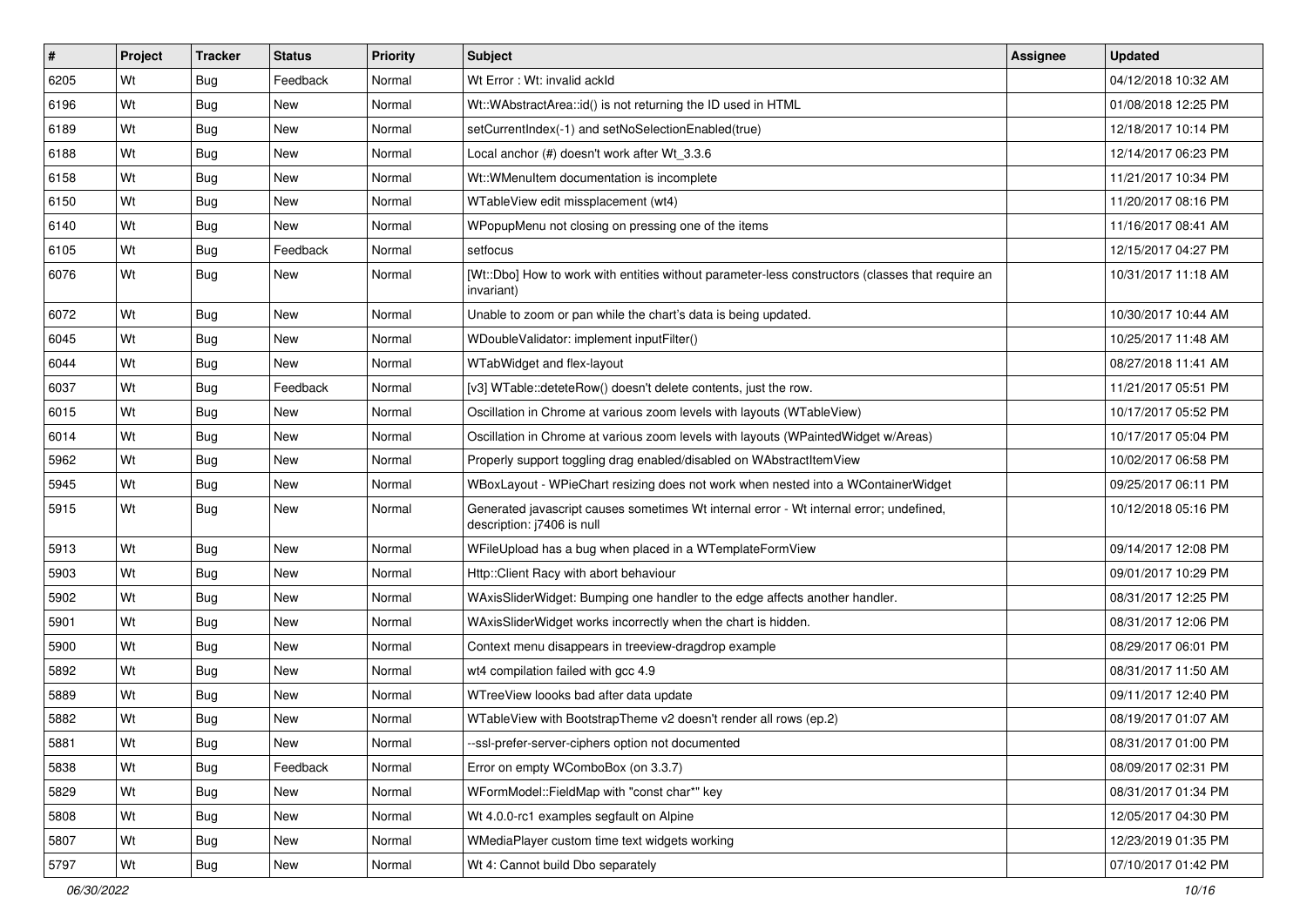| #    | Project    | <b>Tracker</b> | <b>Status</b> | <b>Priority</b> | Subject                                                                                                               | Assignee | <b>Updated</b>      |
|------|------------|----------------|---------------|-----------------|-----------------------------------------------------------------------------------------------------------------------|----------|---------------------|
| 5770 | Wt         | Bug            | New           | Normal          | Error during chart rendering                                                                                          |          | 06/16/2017 10:47 AM |
| 5765 | Wt         | Bug            | New           | Normal          | WDialog with percentage based initial size is not resizeable by user                                                  |          | 06/14/2017 04:19 PM |
| 5741 | Wt         | Bug            | Feedback      | Normal          | Segfault when WDatePicker destructor is called                                                                        |          | 06/06/2017 03:30 PM |
| 5637 | Wt         | Bug            | New           | Normal          | Using Wt::Dbo cause MySQL prepared statement leak                                                                     |          | 03/31/2017 06:34 PM |
| 5624 | Wt         | Bug            | New           | Normal          | WApplication::bind() documentation is misleading about WServer::post()                                                |          | 03/26/2017 12:49 PM |
| 5622 | Wt         | Bug            | New           | Normal          | WPainter draws ellipses as 360 degree arcs, which is not the same                                                     |          | 03/24/2017 03:30 PM |
| 5584 | Wt         | <b>Bug</b>     | New           | Normal          | Wt::Http::Client abort() documentation incomplete                                                                     |          | 03/03/2017 12:24 PM |
| 5551 | Wt         | Bug            | <b>New</b>    | Normal          | WResource doesn't receive http patch / Wt::Http::Client doesn't support sending patch                                 |          | 02/12/2017 11:13 PM |
| 5353 | Wt         | Bug            | New           | Normal          | Widget Gallery "Integration example" has some issues with validation                                                  |          | 10/20/2016 07:46 PM |
| 5350 | Wt         | Bug            | <b>New</b>    | Normal          | boost 1.62 and exception: Error (asio): set_option: Bad file descriptor                                               |          | 10/18/2016 11:55 AM |
| 5338 | Wt         | Bug            | New           | Normal          | GoogleMap usage without Internet connection                                                                           |          | 10/13/2016 12:21 PM |
| 5298 | Wt         | <b>Bug</b>     | <b>New</b>    | Normal          | WGoogleMap does not use google_api_key where needed                                                                   |          | 09/29/2016 12:01 AM |
| 5265 | Wt         | <b>Bug</b>     | New           | Normal          | A WMessageBox with Fade animation can fail to hide when dismissed while animating-in.                                 |          | 09/19/2016 09:24 PM |
| 5236 | Wt         | Bug            | Feedback      | Normal          | [error] "WCartesianChart: setAutoLayout(): device does not have font metrics (not even<br>server-side font metrics)." |          | 09/05/2016 01:33 PM |
| 5234 | Wt         | Bug            | <b>New</b>    | Normal          | [wt-3.3.6] TreeView & WSortFilterProxyModel                                                                           |          | 09/02/2016 05:10 PM |
| 5227 | Wt         | Bug            | <b>New</b>    | Normal          | Websocket connection failures cause excessive retries                                                                 |          | 02/27/2017 11:37 PM |
| 5222 | Wt         | Bug            | <b>New</b>    | Normal          | WPopupMenu does not open anymore                                                                                      |          | 08/23/2016 11:10 AM |
| 5221 | Wt         | Bug            | New           | Normal          | Draggable list                                                                                                        |          | 08/22/2016 05:04 PM |
| 5140 | Wt         | <b>Bug</b>     | <b>New</b>    | Normal          | Binaries of WPdfRenderer on 3.3.6                                                                                     |          | 07/28/2016 12:53 PM |
| 5133 | Wt         | Bug            | New           | Normal          | Dbo tutorial                                                                                                          |          | 07/27/2016 05:18 PM |
| 4976 | Wt         | Bug            | Feedback      | Normal          | OpenSSL 1.1.0 support                                                                                                 |          | 06/15/2016 01:15 PM |
| 4856 | Wt         | <b>Bug</b>     | Feedback      | Normal          | Can anyone help me with my problem resizing images?                                                                   |          | 04/14/2016 01:21 PM |
| 4750 | Wt         | Bug            | Feedback      | Normal          | WTabWidget::setTabEnabled behavior changed                                                                            |          | 02/19/2016 09:43 AM |
| 4676 | <b>JWt</b> | <b>Bug</b>     | Feedback      | Normal          | eu.webtoolkit.jwt.WtServlet\$BoundSession throwing not serializable error when running on<br>appengine.               |          | 01/22/2016 12:18 PM |
| 4669 | Wt         | Bug            | Feedback      | Normal          | Error build from source github                                                                                        |          | 01/31/2016 04:40 PM |
| 4642 | Wt         | <b>Bug</b>     | New           | Normal          | WAnimation doesn't work in WPopupMenu                                                                                 |          | 12/29/2015 05:54 AM |
| 4629 | Wt         | <b>Bug</b>     | Feedback      | Normal          | WTableView / QueryModel doesn't show all rows (stops at row 54782)                                                    |          | 12/18/2015 05:37 PM |
| 4597 | Wt         | Bug            | Feedback      | Normal          | WAudio, missing argument for timeUpdated and volumeChanged events                                                     |          | 01/01/2016 07:49 PM |
| 4592 | Wt         | Bug            | New           | Normal          | The Bat email client shows corrupted subject of a message sent by Wt::Mail::Client                                    |          | 01/11/2016 06:28 PM |
| 4570 | Wt         | <b>Bug</b>     | New           | Normal          | RTL support for WNavigationBar (and WMenu)                                                                            |          | 11/16/2015 06:44 AM |
| 4553 | Wt         | <b>Bug</b>     | New           | Normal          | Wt segfault in WMessageResources::hibernate()                                                                         |          | 11/06/2015 12:18 PM |
| 4523 | <b>JWt</b> | <b>Bug</b>     | New           | Normal          | JSignal unmarshalling fails with latest chrome version (45.0)                                                         |          | 10/26/2015 10:38 AM |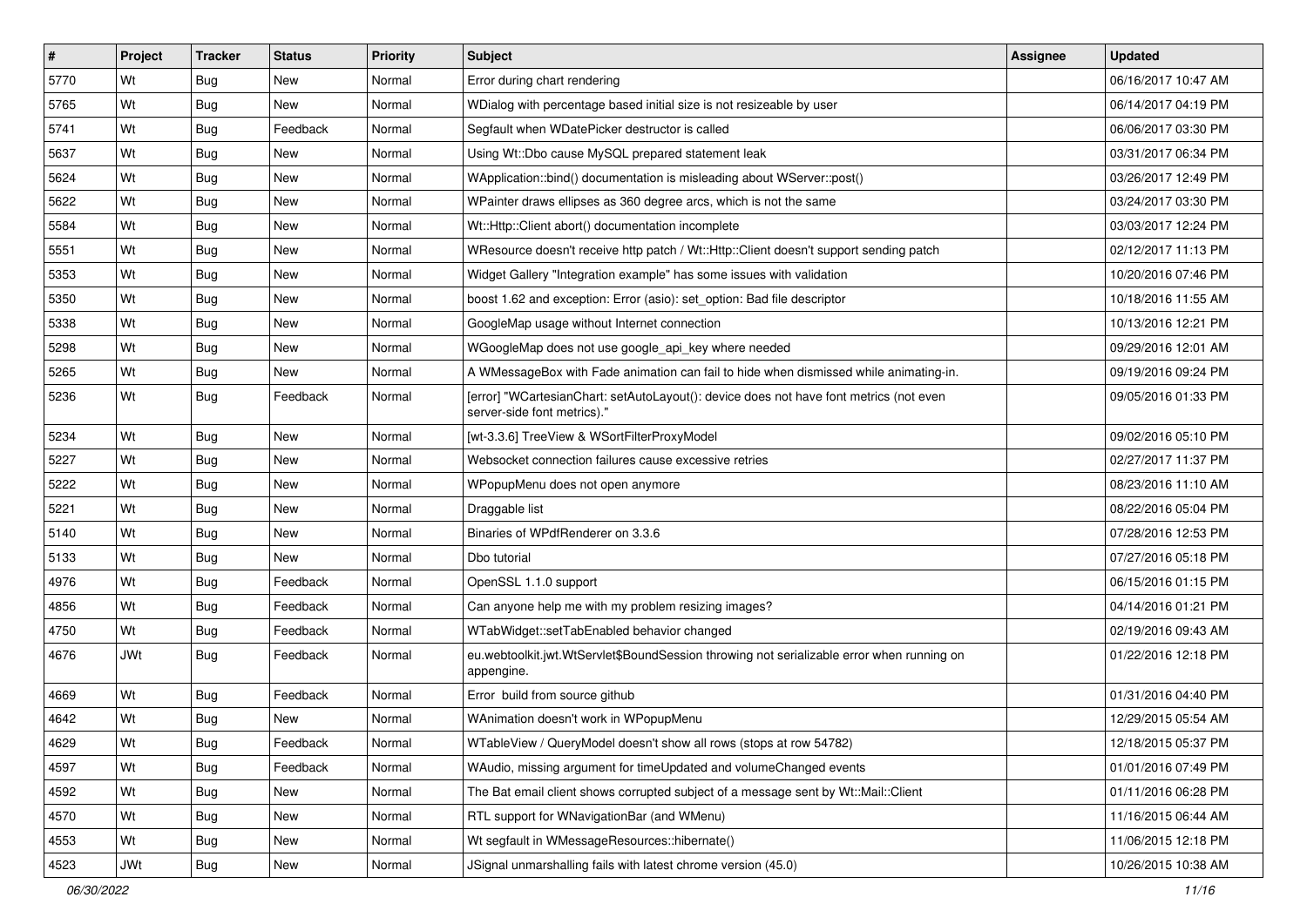| #    | Project    | <b>Tracker</b> | <b>Status</b> | <b>Priority</b> | <b>Subject</b>                                                                                                 | <b>Assignee</b> | <b>Updated</b>      |
|------|------------|----------------|---------------|-----------------|----------------------------------------------------------------------------------------------------------------|-----------------|---------------------|
| 4497 | Wt         | Bug            | New           | Normal          | JSlot interference by Wt::Auth ?                                                                               |                 | 10/07/2015 10:00 AM |
| 4473 | Wt         | Bug            | Feedback      | Normal          | Wt::Dbo::Session::createTables may fail to create a table if another table already exists                      |                 | 09/28/2015 10:23 AM |
| 4383 | Wt         | Bug            | Feedback      | Normal          | Hints for compiling Widgetgallery example                                                                      |                 | 09/08/2015 10:05 AM |
| 4362 | <b>JWt</b> | Bug            | New           | Normal          | JWt POM depends on slf4j-simple                                                                                |                 | 07/29/2015 03:36 PM |
| 4359 | Wt         | Bug            | New           | Normal          | WCartesianChart with axes at ZeroValue positioned incorrectly on interactive horizontal chart                  |                 | 07/29/2015 03:16 AM |
| 4314 | Wt         | Bug            | New           | Normal          | FindWt.cmake doesn't respect the REQUIRED flag, although it already has code to handle it.                     |                 | 07/11/2015 02:16 PM |
| 4313 | Wt         | Bug            | New           | Normal          | cmake build doesn't allow to use standard CMAKE PREFIX PATH                                                    |                 | 07/11/2015 02:14 PM |
| 4307 | Wt         | Bug            | New           | Normal          | WTableView setRowHeaderCount() and event handling                                                              |                 | 07/10/2015 09:37 AM |
| 4293 | Wt         | Bug            | New           | Normal          | Resize a WText "iframe" widget into a WGridLayout is inaccurate                                                |                 | 07/07/2015 01:32 PM |
| 4128 | Wt         | Bug            | New           | Normal          | WTabWidget and javascript.void(0)                                                                              |                 | 06/01/2015 10:16 AM |
| 4084 | <b>JWt</b> | Bug            | New           | Normal          | Outdated maven dependency declaration on site, no new artifacts available on Maven Central &<br><b>JCenter</b> |                 | 05/12/2015 12:34 AM |
| 3977 | Wt         | Bug            | Feedback      | Normal          | Problems with closing a dialog after WServer::post                                                             |                 | 04/16/2015 08:33 AM |
| 3969 | Wt         | Bug            | New           | Normal          | Internal error when browsing Wt site                                                                           |                 | 04/08/2015 10:06 PM |
| 3932 | Wt         | Bug            | New           | Normal          | Attribute position not modifiable for WDialog                                                                  |                 | 03/30/2015 08:27 PM |
| 3893 | JWt        | Bug            | New           | Normal          | popup submenus aka section headers have internal path enabled by default                                       |                 | 03/14/2015 11:18 PM |
| 3891 | <b>JWt</b> | Bug            | New           | Normal          | How to set cookie value with redirect page                                                                     |                 | 03/13/2015 02:17 PM |
| 3824 | Wt         | Bug            | New           | Normal          | Potential race in WMessageResourceBundle with WServer::setLocalizedStrings                                     |                 | 03/06/2015 01:56 PM |
| 3715 | Wt         | Bug            | New           | Normal          | Your browser does not support WebGL                                                                            |                 | 01/05/2015 03:42 PM |
| 3647 | Wt         | Bug            | New           | Normal          | refresh after setLocale is partial.                                                                            |                 | 11/05/2014 03:14 PM |
| 3632 | <b>JWt</b> | Bug            | New           | Normal          | WApplication.require() does not enforce unique loading of js libraries                                         |                 | 10/25/2014 03:06 PM |
| 3415 | Wt         | Bug            | Feedback      | Normal          | Problem with WMediaPlayer and custom jQuery                                                                    |                 | 07/18/2014 11:17 AM |
| 3390 | Wt         | Bug            | Feedback      | Normal          | libharu not found (mingw, cmake)                                                                               |                 | 06/30/2014 07:44 PM |
| 3389 | Wt         | Bug            | Feedback      | Normal          | cannot install (mingw)                                                                                         |                 | 07/04/2014 05:12 PM |
| 3377 | Wt         | <b>Bug</b>     | Feedback      | Normal          | Reading Wt::Dbo::ptr concurrently                                                                              |                 | 06/26/2014 03:45 PM |
| 3265 | Wt         | Bug            | <b>New</b>    | Normal          | Incorrect deployPath detection when url contains cyrillic symbols under nginx                                  |                 | 06/05/2014 03:37 PM |
| 3253 | Wt         | Bug            | New           | Normal          | Problem with setting WDialog initial position                                                                  |                 | 06/03/2014 02:42 PM |
| 3249 | Wt         | Bug            | New           | Normal          | Ctrl+Click on Mac trackpad not interpreted as Right Click                                                      |                 | 06/02/2014 09:51 PM |
| 3196 | JWt        | <b>Bug</b>     | New           | Normal          | WDialog::rejectWhenEscapePressed is working if called after WDialog::show.                                     |                 | 05/23/2014 07:25 PM |
| 2886 | Wt         | <b>Bug</b>     | New           | Normal          | WFileUpload progress bar doesn't work in FastCGI app                                                           |                 | 04/02/2014 04:21 PM |
| 2848 | Wt         | <b>Bug</b>     | New           | Normal          | How to build the examples of WT installed through package manager in Ubuntu 13.10                              |                 | 03/24/2014 12:38 PM |
| 2829 | Wt         | <b>Bug</b>     | Feedback      | Normal          | Possible bug in Wt::WDateTime                                                                                  |                 | 06/21/2020 05:07 PM |
| 2806 | Wt         | <b>Bug</b>     | Feedback      | Normal          | wt-3.3.2: Calling WTableView::sortByColumn(-1,AscendingOrder) creates core dump                                |                 | 03/12/2014 06:54 PM |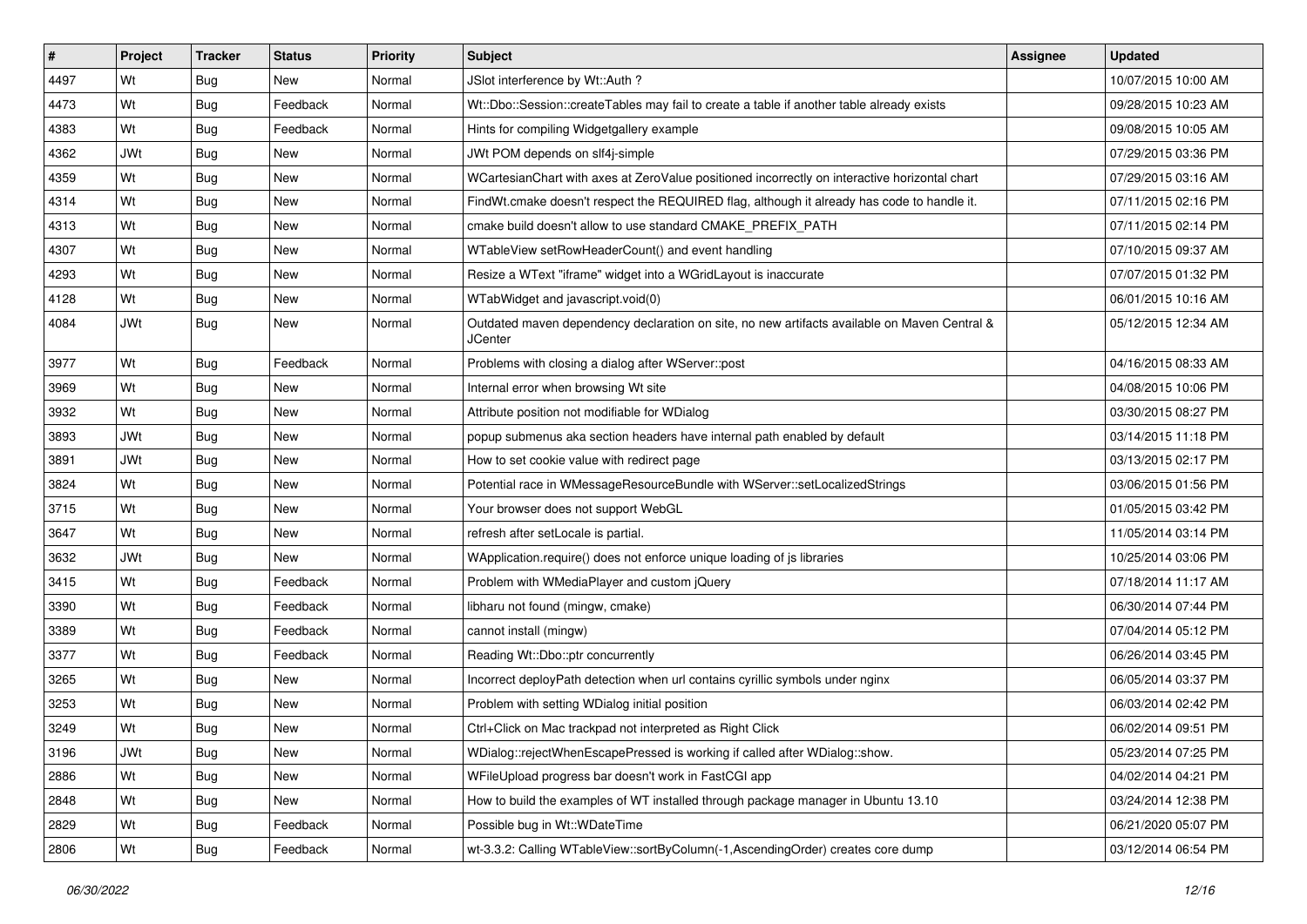| $\vert$ # | Project    | <b>Tracker</b> | <b>Status</b> | <b>Priority</b> | Subject                                                                                     | Assignee | <b>Updated</b>      |
|-----------|------------|----------------|---------------|-----------------|---------------------------------------------------------------------------------------------|----------|---------------------|
| 2804      | Wt         | Bug            | New           | Normal          | Consistently ignore default Locale, and format using WLocale                                |          | 04/01/2014 04:14 PM |
| 2775      | Wt         | Bug            | Feedback      | Normal          | Problem with Session execute using Postgres                                                 |          | 03/07/2014 03:15 PM |
| 2763      | Wt         | Bug            | <b>New</b>    | Normal          | Slow Perfomance on InternetExplorer8 caused by getCssRule                                   |          | 03/06/2014 06:12 PM |
| 2757      | Wt         | <b>Bug</b>     | <b>New</b>    | Normal          | XML config resourcesURL "/myres" does not include port (FastCGI)                            |          | 03/05/2014 03:41 PM |
| 2677      | Wt         | Bug            | <b>New</b>    | Normal          | Handgman: handle concurrent modification exception                                          |          | 02/14/2014 05:11 PM |
| 2633      | Wt         | Bug            | <b>New</b>    | Normal          | Invalid background images urls when the '--deploy-path' param is used                       |          | 02/05/2014 05:05 PM |
| 2570      | Wt         | <b>Bug</b>     | New           | Normal          | Wt::Dbo please add default values                                                           |          | 01/17/2014 03:27 PM |
| 2393      | Wt         | Bug            | <b>New</b>    | Normal          | Free function miss #include file directive documentation                                    |          | 11/05/2013 11:48 AM |
| 2355      | Wt         | <b>Bug</b>     | <b>New</b>    | Normal          | problem in update button                                                                    |          | 10/23/2013 07:52 PM |
| 2352      | Wt         | Bug            | <b>New</b>    | Normal          | WTableView, WTreeView large model support                                                   |          | 10/22/2013 09:26 AM |
| 2321      | Wt         | Bug            | <b>New</b>    | Normal          | removing WStackedWidget and re-adding it later goes wrong                                   |          | 10/16/2013 05:51 PM |
| 2252      | Wt         | <b>Bug</b>     | New           | Normal          | WTreeView drag operation not working with boostrap theme                                    |          | 10/01/2013 10:49 AM |
| 2235      | Wt         | Bug            | <b>New</b>    | Normal          | Minify and Compress css                                                                     |          | 09/18/2013 07:45 PM |
| 2211      | Wt         | Bug            | <b>New</b>    | Normal          | FindWt.cmake does not work                                                                  |          | 10/24/2013 01:18 PM |
| 2172      | Wt         | <b>Bug</b>     | <b>New</b>    | Normal          | How to use imeter                                                                           |          | 09/03/2013 10:46 PM |
| 2171      | Wt         | Bug            | New           | Normal          | Can't resize WDialog in iPad (chrome or safari)                                             |          | 09/03/2013 07:03 PM |
| 2161      | Wt         | Bug            | <b>New</b>    | Normal          | WLineEdit::setFocus fails in HEAD with bootstrap theme                                      |          | 09/06/2013 02:55 PM |
| 2159      | Wt         | Bug            | <b>New</b>    | Normal          | WPushButton with icon but empty label has icon off-centre                                   |          | 08/27/2013 12:05 PM |
| 2131      | Wt         | Bug            | New           | Normal          | How to kill a session                                                                       |          | 08/27/2013 01:43 PM |
| 2125      | Wt         | Bug            | Feedback      | Normal          | Wt internal error using WDatePicker (and others)                                            |          | 09/10/2013 03:32 AM |
| 2123      | Wt         | Bug            | New           | Normal          | WButtonGroup::checkedChanged() is emitted 2 time for the checked / unchecked radio buttons. |          | 08/20/2013 12:19 PM |
| 2103      | Wt         | Bug            | Feedback      | Normal          | Trouble Setting up mod_fcgi                                                                 |          | 08/13/2013 12:07 PM |
| 2100      | <b>JWt</b> | Bug            | <b>New</b>    | Normal          | Right-click on 3D chart causes unwanted interaction                                         |          | 10/14/2013 09:30 PM |
| 2092      | Wt         | Bug            | New           | Normal          | WWidget::toggleStyleClass() should manage its state                                         |          | 08/07/2013 02:14 PM |
| 2082      | Wt         | Bug            | New           | Normal          | Long response can cause exhausting the thread pool                                          |          | 08/02/2013 11:12 AM |
| 2021      | Wt         | Bug            | New           | Normal          | WTableView cannot be disabled                                                               |          | 07/08/2013 03:28 PM |
| 1980      | Wt         | Bug            | <b>New</b>    | Normal          | WAbstractMedia::setAlternativeContent not used on iPad                                      |          | 06/13/2013 02:26 PM |
| 1975      | Wt         | <b>Bug</b>     | New           | Normal          | WBoxLayout::setResizable using BottomToTop or RightToLeft direction                         |          | 06/11/2013 01:18 PM |
| 1863      | Wt         | Bug            | Feedback      | Normal          | WObject::swapChildren(WObject *A, WObject *B)                                               |          | 06/05/2013 09:00 AM |
| 1814      | Wt         | <b>Bug</b>     | New           | Normal          | Freeze on database server restart                                                           |          | 04/05/2013 06:21 AM |
| 1798      | Wt         | Bug            | New           | Normal          | WSuggestionPopup doesn't work on mobile browsers                                            |          | 03/31/2013 01:02 PM |
| 1797      | Wt         | <b>Bug</b>     | New           | Normal          | clang warnings in Wt headers                                                                |          | 03/29/2013 02:32 AM |
| 1719      | Wt         | Bug            | Feedback      | Normal          | troubles with WTableView                                                                    |          | 03/02/2013 09:43 PM |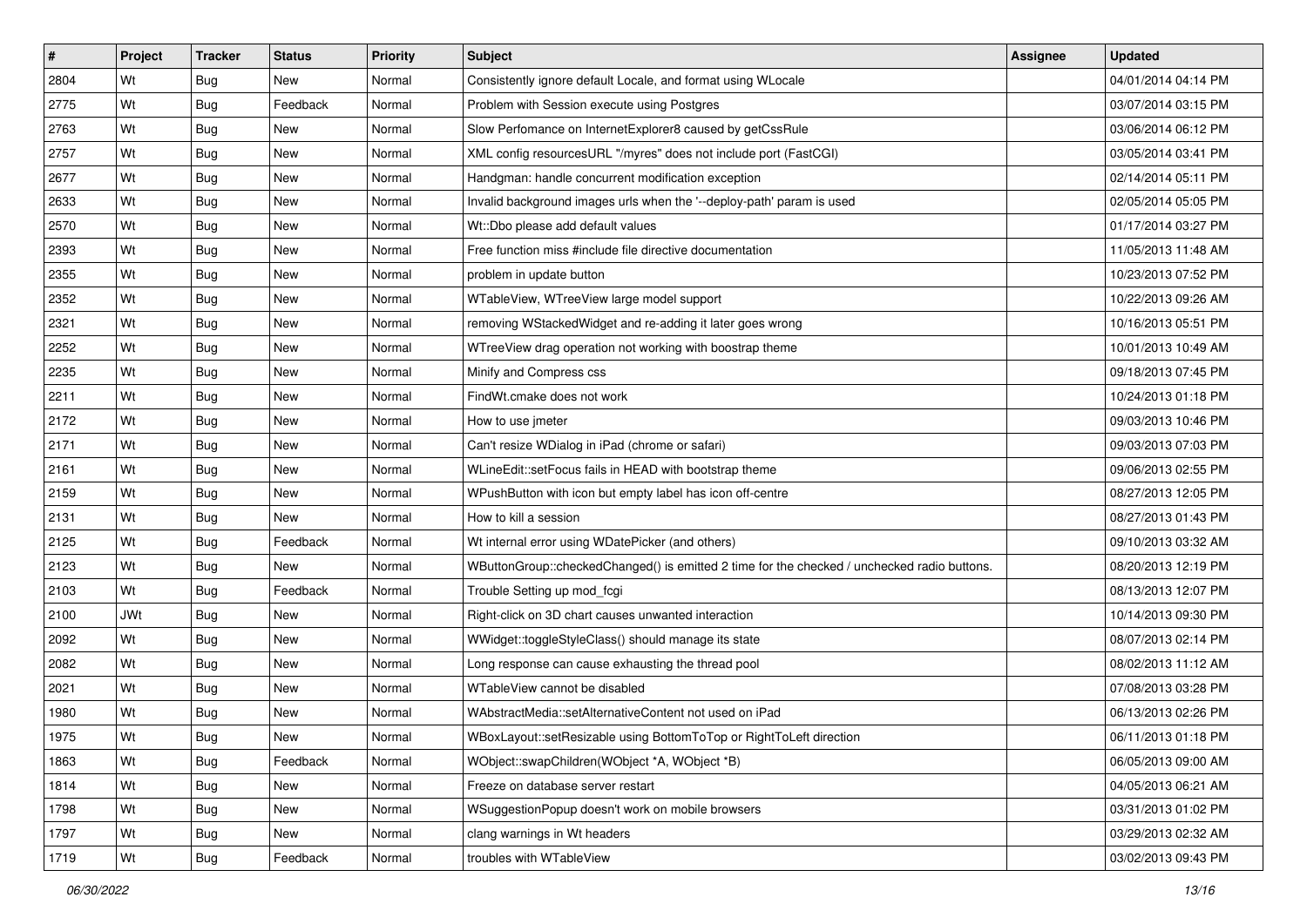| #    | Project    | <b>Tracker</b> | <b>Status</b>     | <b>Priority</b> | <b>Subject</b>                                                                                           | Assignee      | <b>Updated</b>      |
|------|------------|----------------|-------------------|-----------------|----------------------------------------------------------------------------------------------------------|---------------|---------------------|
| 1624 | Wt         | Bug            | Feedback          | Normal          | Allowed usernames in Auth::RegistrationModel too generous, should be customizable                        |               | 12/31/2012 09:07 AM |
| 1581 | Wt         | Bug            | Feedback          | Normal          | WResource::handleRequest: pure virtual method called                                                     |               | 01/08/2013 01:44 PM |
| 1520 | Wt         | <b>Bug</b>     | Feedback          | Normal          | Widgets misaligned in WTreeTable                                                                         |               | 11/20/2012 08:34 AM |
| 1509 | Wt         | Bug            | Feedback          | Normal          | possible segfault in Wt                                                                                  |               | 11/20/2012 08:31 AM |
| 1502 | Wt         | Bug            | Feedback          | Normal          | Unable to use HTML entity in WComboBox                                                                   |               | 10/31/2012 08:13 AM |
| 1500 | Wt         | Bug            | New               | Normal          | provide way to make WTreeTable's items' content selectable                                               |               | 10/28/2012 03:01 PM |
| 1484 | Wt         | Bug            | New               | Normal          | WEnvironment.clientAddress() is not updated when client address is changed                               |               | 10/18/2012 07:55 AM |
| 1448 | Wt         | Bug            | New               | Normal          | Stale server-* files in /var/run/wt                                                                      |               | 10/03/2012 05:58 PM |
| 1440 | Wt         | Bug            | New               | Normal          | SHARED_LIBS overridden                                                                                   |               | 09/19/2012 05:56 PM |
| 1433 | Wt         | Bug            | Feedback          | Normal          | Dbo: crash when sort QueryModel for query, including orderBy with bound values                           |               | 01/10/2013 09:46 AM |
| 1397 | Wt         | <b>Bug</b>     | New               | Normal          | WTemplate causes JavaScript errors                                                                       |               | 11/01/2012 02:06 PM |
| 1395 | Wt         | Bug            | New               | Normal          | Problem with modal dialogs                                                                               |               | 09/05/2012 10:49 AM |
| 1375 | Wt         | Bug            | <b>New</b>        | Normal          | main page: chat can not be opened, if language was changed                                               |               | 07/27/2012 07:52 PM |
| 1357 | Wt         | Bug            | New               | Normal          | Fix compilation warning (enum not handled in switch)                                                     |               | 07/13/2012 03:09 AM |
| 1333 | Wt         | Bug            | Feedback          | Normal          | Inheritance Issue - Decoration Style                                                                     |               | 02/05/2013 10:25 AM |
| 1301 | Wt         | Bug            | New               | Normal          | Few positioning WCartesianChart bugs                                                                     |               | 05/24/2012 08:02 PM |
| 1244 | Wt         | Bug            | <b>New</b>        | Normal          | FindWt.cmake is installed to the wrong location by the default install target                            |               | 04/19/2012 09:35 PM |
| 1236 | Wt         | Bug            | New               | Normal          | WPainter.setWindow() causes WPainterPath to work incorrect for WPaintedWidget::PngImage                  |               | 04/01/2013 03:54 PM |
| 1222 | Wt         | Bug            | New               | Normal          | widget gallery: missing image in Ext::ComboBox example                                                   |               | 07/07/2012 01:10 PM |
| 1185 | Wt         | Bug            | New               | Normal          | WTableView, WTreeView::setId() does not work                                                             |               | 11/01/2012 01:49 PM |
| 1174 | Wt         | <b>Bug</b>     | New               | Normal          | problem with WSound loop on android and iOS                                                              |               | 02/28/2012 01:17 PM |
| 1144 | Wt         | <b>Bug</b>     | New               | Normal          | Wt::WTableView: spacer wont hide if wor height > 40                                                      |               | 01/23/2012 11:09 PM |
| 1109 | Wt         | Bug            | New               | Normal          | horizontal slider too short in grid layout if stretch factor set                                         |               | 12/22/2011 10:12 AM |
| 937  | Wt         | <b>Bug</b>     | New               | Normal          | missing content in WTreeTable                                                                            |               | 08/05/2011 02:53 PM |
| 848  | Wt         | <b>Bug</b>     | New               | Normal          | Very large collections and WTableView - no rows displayed                                                |               | 06/06/2011 11:24 AM |
| 707  | Wt         | Bug            | New               | Normal          | Inactive WTimer in WApplication causes segfault                                                          |               | 02/03/2011 10:29 PM |
| 626  | Wt         | Bug            | New               | Normal          | create widgetgallery example for WAbstractArea area events                                               |               | 11/30/2010 02:52 PM |
| 513  | Wt         | <b>Bug</b>     | New               | Normal          | improve documention WTabWidget                                                                           |               | 09/14/2010 06:23 PM |
| 467  | Wt         | <b>Bug</b>     | New               | Normal          | [planner example] when clicking at a specific location in the time suggestion, null is returned          |               | 08/13/2010 10:39 AM |
| 3648 | <b>JWt</b> | <b>Bug</b>     | Resolved          | Low             | WEnvironment.getLibraryVersion() is stuck at 3.3.2                                                       | Koen Deforche | 11/07/2014 02:48 PM |
| 3583 | Wt         | Bug            | Feedback          | Low             | Wt::WregExp is undocumented                                                                              | Koen Deforche | 10/14/2014 02:57 PM |
| 2506 | Wt         | <b>Bug</b>     | <b>InProgress</b> | Low             | "columns are not aligned under the titles" issue using WTableView with scrollbars inside layout in<br>ΙE | Koen Deforche | 02/20/2014 01:53 PM |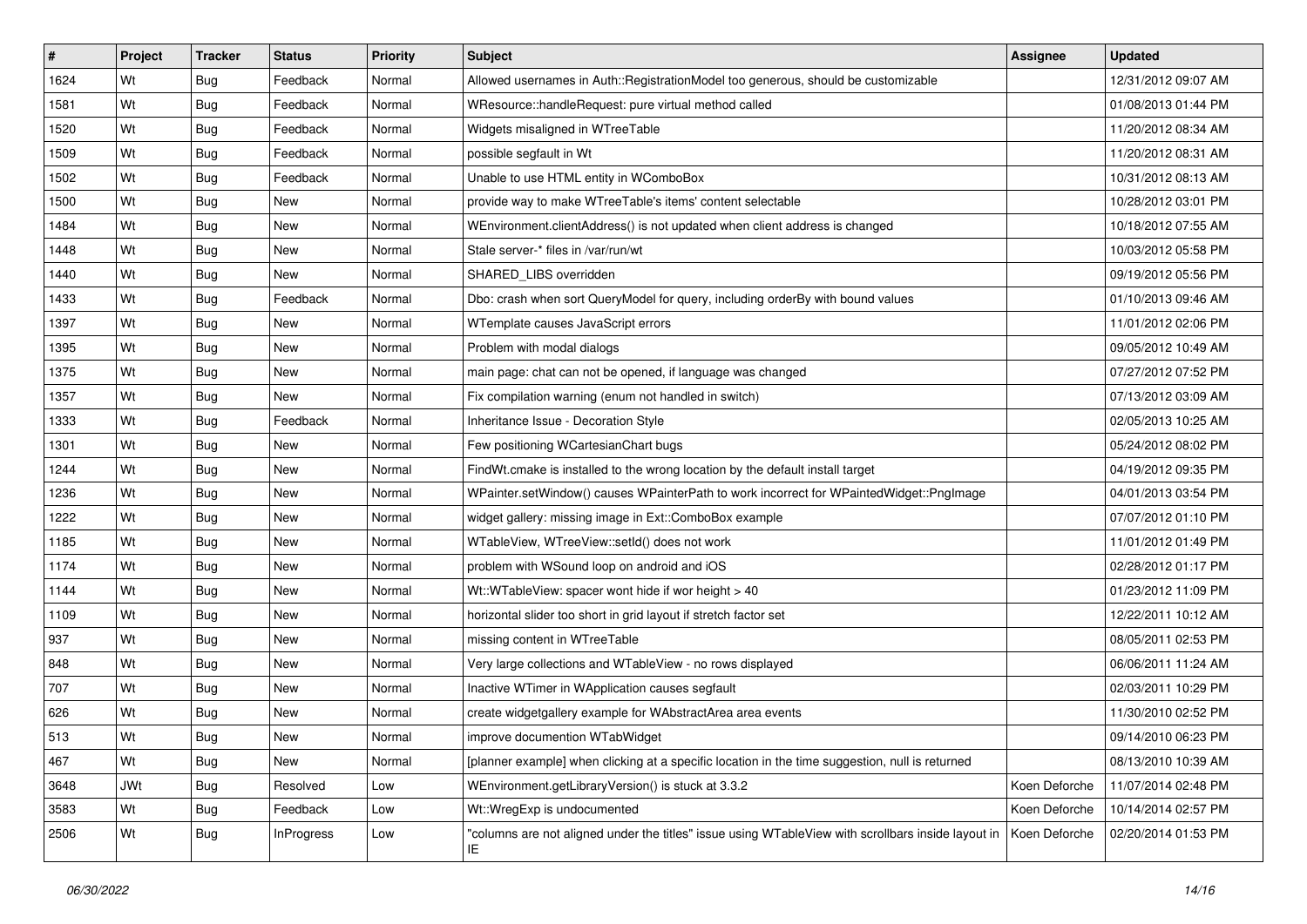| #    | Project    | <b>Tracker</b> | <b>Status</b>     | <b>Priority</b> | <b>Subject</b>                                                                                                 | Assignee              | <b>Updated</b>      |
|------|------------|----------------|-------------------|-----------------|----------------------------------------------------------------------------------------------------------------|-----------------------|---------------------|
| 1866 | Wt         | Bug            | New               | Low             | Incorrect styling of bootstrap-themed tabs without javascript                                                  | Koen Deforche         | 09/10/2013 11:09 AM |
| 1446 | Wt         | <b>Bug</b>     | <b>InProgress</b> | Low             | setBodyClass seems not to work on iPhone's Safari                                                              | Koen Deforche         | 10/02/2012 09:39 AM |
| 1047 | <b>JWt</b> | <b>Bug</b>     | <b>InProgress</b> | Low             | WTextEdit. NullPointerException in 2nd rendering phase                                                         | Pieter Libin          | 11/23/2011 01:18 PM |
| 8804 | <b>JWt</b> | <b>Bug</b>     | New               | Low             | WMenu signal not exposed after unbinding and rebinding the Widget                                              | <b>Roel Standaert</b> | 07/14/2021 10:44 AM |
| 3212 | Wt         | <b>Bug</b>     | Feedback          | Low             | setAppRoot(): too late                                                                                         | Wim Dumon             | 06/19/2014 02:35 PM |
| 278  | Wt         | <b>Bug</b>     | Feedback          | Low             | WLogger isn't thread safe                                                                                      | Wim Dumon             | 01/29/2010 02:36 PM |
| 9590 | Wt         | Bug            | New               | Low             | Panel header looses "panel-heading" class if titleBarWidget is created manually                                |                       | 01/07/2022 06:18 PM |
| 8821 | Wt         | <b>Bug</b>     | <b>New</b>        | Low             | Collapsed Disabled WPanel is not recognisable to be disabled                                                   |                       | 07/17/2021 02:11 AM |
| 8344 | Wt         | <b>Bug</b>     | <b>New</b>        | Low             | Missing reference in WComboBox::setModel() argument                                                            |                       | 04/14/2021 02:10 PM |
| 7898 | Wt         | Bug            | New               | Low             | Thread sanitizer reports race on JSlot::nextFid_ (and will likely report one in WObject as well:<br>nextObild) |                       | 12/07/2020 03:39 PM |
| 7707 | Wt         | <b>Bug</b>     | New               | Low             | Toggling visibility for WTreeView on column 0 breaks webserver                                                 |                       | 09/15/2020 10:52 AM |
| 7596 | Wt         | Bug            | <b>New</b>        | Low             | WWebWidget::domElementType() pure virtual not in documentation                                                 |                       | 06/05/2020 05:56 PM |
| 7295 | Wt         | <b>Bug</b>     | New               | Low             | WFileUpload is nearly always unresponsive when app is linked to wtfcqi                                         |                       | 10/25/2019 12:16 AM |
| 7197 | Wt         | <b>Bug</b>     | New               | Low             | WSpinBox/WDoubleSpinBox valueChanged() is not emitted when connected after the spinbox is<br>rendered          |                       | 08/14/2019 12:57 PM |
| 7001 | Wt         | Bug            | <b>New</b>        | Low             | wt-4 build issue on new ubuntu 18.04                                                                           |                       | 04/13/2019 01:26 PM |
| 6587 | Wt         | <b>Bug</b>     | <b>New</b>        | Low             | stod() problem                                                                                                 |                       | 12/14/2018 04:45 PM |
| 6302 | Wt         | <b>Bug</b>     | New               | Low             | MVC Table Views from the Widget Gallery can't sort numbers                                                     |                       | 12/14/2018 04:47 PM |
| 6185 | Wt         | Bug            | New               | Low             | The documentation for all Wt:: Json library classes is missing the needed #include                             |                       | 12/13/2017 08:47 PM |
| 6159 | Wt         | <b>Bug</b>     | <b>New</b>        | Low             | Typos in the widget gallery web page                                                                           |                       | 11/22/2017 10:08 AM |
| 6075 | Wt         | Bug            | <b>New</b>        | Low             | [Wt::Dbo] Add built-in type support for std::chrono::time_point and std::chrono::seconds                       |                       | 11/09/2017 03:50 PM |
| 5959 | Wt         | <b>Bug</b>     | <b>New</b>        | Low             | wt-homepage example source viewer expands then immediately collapses directories if already<br>selected        |                       | 09/28/2017 09:40 PM |
| 5907 | Wt         | Bug            | <b>New</b>        | Low             | Update Ubuntu installation instructions.                                                                       |                       | 09/10/2017 02:54 AM |
| 5906 | Wt         | <b>Bug</b>     | <b>New</b>        | Low             | CMAKE MINIMUM REQUIRED version is too low.                                                                     |                       | 09/08/2017 12:05 PM |
| 5779 | Wt         | <b>Bug</b>     | New               | Low             | Errors in documentation for WLengthValidator                                                                   |                       | 06/26/2017 02:15 PM |
| 5254 | Wt         | Bug            | New               | Low             | Widgetgallery closeable tab display/function issue on direct URL access to navigation/tab-widget               |                       | 09/08/2016 06:09 PM |
| 4977 | Wt         | Bug            | New               | Low             | jPlayer is obsolete                                                                                            |                       | 06/16/2016 12:07 AM |
| 4836 | Wt         | <b>Bug</b>     | New               | Low             | Deprecated use of std::auto_ptr in WRandom                                                                     |                       | 03/30/2016 03:46 PM |
| 4793 | Wt         | Bug            | New               | Low             | Compiler warning                                                                                               |                       | 03/08/2016 11:27 AM |
| 4024 | Wt         | <b>Bug</b>     | New               | Low             | Navigation in Widget Gallery not OK?                                                                           |                       | 04/29/2015 09:55 AM |
| 3426 | Wt         | Bug            | New               | Low             | Minor compilation problem without libPNG                                                                       |                       | 07/04/2014 05:26 PM |
| 3035 | Wt         | <b>Bug</b>     | New               | Low             | WTestEnvironment not included in Ubuntu package?                                                               |                       | 05/01/2014 12:56 PM |